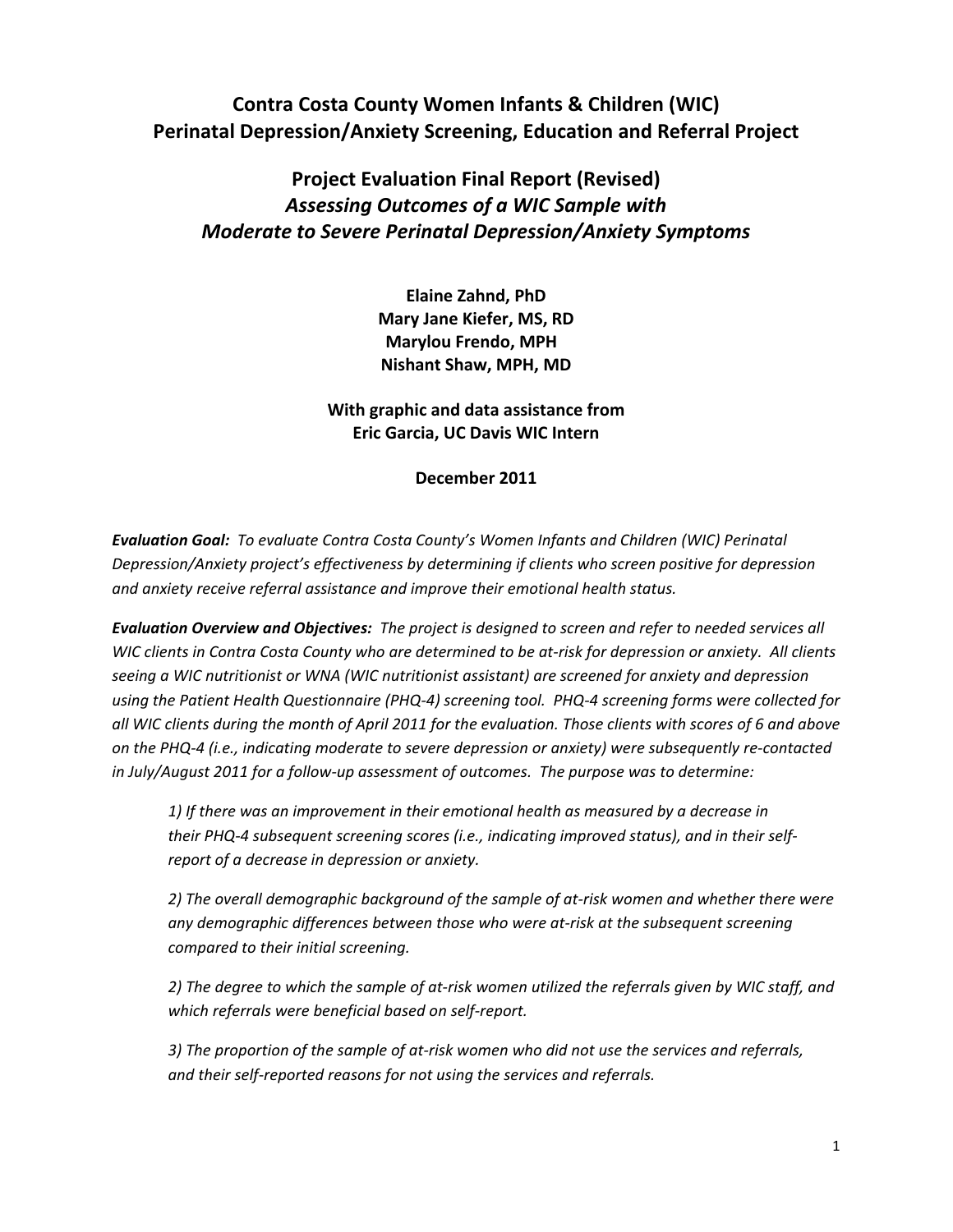*Method:* WIC participants who made in-person visits to the WIC Nutritionists/WNAs for WIC certifications in Richmond, Concord, Brentwood and Pittsburg WIC county sites during the randomly selected month of April 2011 were screened for anxiety and depression by WIC staff using the Patient Health Questionnaire (PHQ-4) measure. In addition to the four PHQ-4 questions, they were asked two additional related questions, one on experiences of intimate partner or domestic violence threats, and the other on suicidal ideation. The PHQ‐4 assesses self‐reported symptoms of nervousness or anxiety, extreme worry, disinterest in doing things, or feeling down or depressed during the previous two week period. WIC clients were also asked what causes them to feel down, stressed or worried using a checklist format (see Exhibit 1).

| Name:                                                                                                    |            | <b>Phone Number:</b>   |                                                                          |              |
|----------------------------------------------------------------------------------------------------------|------------|------------------------|--------------------------------------------------------------------------|--------------|
| Date of birth:                                                                                           |            | WIC Id#:               |                                                                          |              |
| Circle all that apply.                                                                                   |            |                        |                                                                          |              |
| I am:<br>Caucasian/White<br>Latino/Hispanic                                                              |            | Pacific Islander       | African American                                                         |              |
| Alaskan/American Indian<br>Asian                                                                         |            | Middle Eastern         | Other:                                                                   |              |
|                                                                                                          |            |                        |                                                                          |              |
| Over the last 2 weeks, how often have you been bothered by the following problems?                       |            |                        |                                                                          |              |
|                                                                                                          |            | Several days           | More than                                                                | Nearly every |
|                                                                                                          | Not at all |                        | half the days                                                            | day          |
| Feeling nervous, anxious or on edge                                                                      | $\Omega$   | $\mathbf{1}$           | 2                                                                        | 3            |
| Not being able to stop or control<br>worrying                                                            | 0          | $\mathbf{1}$           | $\overline{2}$                                                           | 3            |
| Little interest or pleasure in doing<br>things                                                           | $\Omega$   | $\mathbf{1}$           | $\overline{2}$                                                           | 3            |
| Feeling down, depressed, or hopeless                                                                     | 0          | $\mathbf{1}$           | $\overline{2}$                                                           | 3            |
| <b>Add Columns</b>                                                                                       |            |                        |                                                                          |              |
| Anyone trying to control, threaten, or                                                                   | 0          | $\mathbf{1}$           | $\overline{2}$                                                           | 3            |
| hurt you (physically or verbally)<br>Thoughts that you would be better off                               |            |                        |                                                                          |              |
| dead, or of hurting yourself in some                                                                     | 0          |                        | $\overline{2}$                                                           | 3            |
| way                                                                                                      |            | $\mathbf{1}$           |                                                                          |              |
| What causes you to feel down, stressed, or worried?<br>$\Box$ I don't feel down, stressed, or<br>worried |            |                        | $\Box$ Too much to do/ no time for me<br>$\Box$ Unhappy with weight/body |              |
| $\Box$ Money issues                                                                                      |            | $\Box$ Safety concerns |                                                                          |              |
| $\Box$ Trying to cope with children                                                                      |            |                        | $\Box$ Drug/Alcohol issues                                               |              |
| (parenting problems)                                                                                     |            |                        | $\Box$ Family loss/death                                                 |              |
| $\Box$ Health issues                                                                                     |            |                        | $\Box$ Big changes in life (move, breakup,                               |              |
| $\Box$ Housing concerns                                                                                  |            |                        | job change, new baby, pregnancy)                                         |              |
| $\Box$ Relationship concerns                                                                             |            |                        | $\Box$ I don't know/unsure                                               |              |
| $\Box$ Not enough sleep/tired                                                                            |            |                        |                                                                          |              |
|                                                                                                          |            |                        |                                                                          |              |

#### **EXHIBIT 1 – PHQ‐4 SCREENING FORM**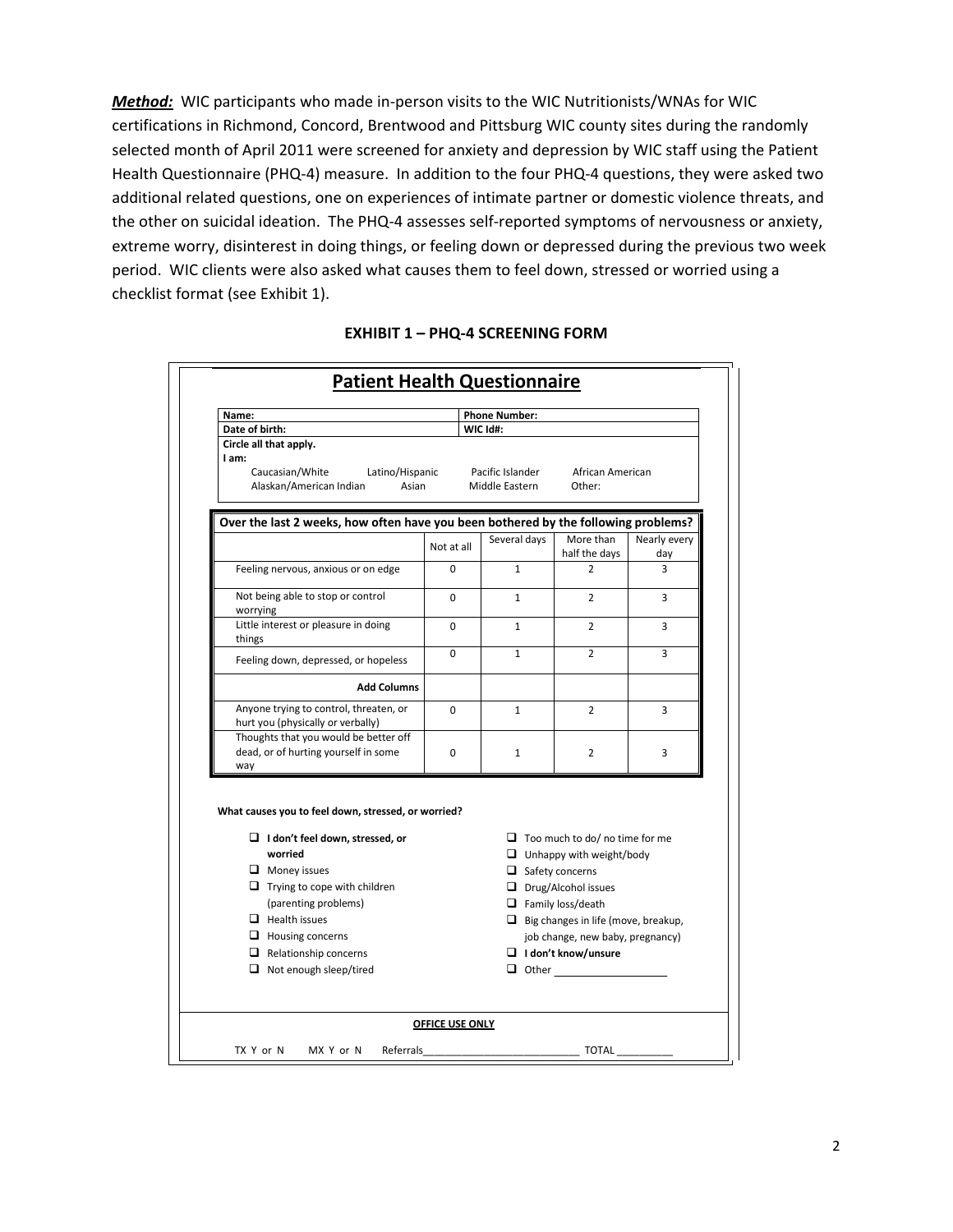| $0 - 2$ | <b>No Depression/anxiety</b>          | • File the PHQ4 form with the WIC Certification Papers                                                                                                                                                                                                                                                                                                                                                                                                                                                                                                                   |
|---------|---------------------------------------|--------------------------------------------------------------------------------------------------------------------------------------------------------------------------------------------------------------------------------------------------------------------------------------------------------------------------------------------------------------------------------------------------------------------------------------------------------------------------------------------------------------------------------------------------------------------------|
| $3 - 5$ | <b>Mild</b><br>Depression/anxiety     | • Give client brochure and referrals.<br>• File thePHQ4 form with the WIC Certification Papers<br>• Write down any referral you give them in the office<br>use box.<br>. In the office use only box, circle<br>$TX: Yes or No$ --if they are in therapy<br>MX: Yes or No -- if they are on medication.                                                                                                                                                                                                                                                                   |
| $6 - 8$ | <b>Moderate</b><br>Depression/anxiety | • Give client brochure and referrals<br>• Refer to Public Health Nurse for follow-up.<br>• File the PHQ4 form with the WIC Certification papers<br>• Call the crisis line and/or mental health access line, if<br>needed. Circle any other referrals that may help.<br>• Put a HOLD on vouchers for next visit to follow up.<br>• Write down any referral you give them in the office<br>use box.<br>. In the office use only box, circle<br>TX : Yes or No --if they are in therapy<br>MX: Yes or No -- if they are on medication.                                      |
| $9-12$  | <b>Severe</b><br>Depression/anxiety   | • Give Perinatal Depression/anxiety brochure and<br>referral list. File the PHQ4 form with the WIC<br><b>Certification Papers</b><br>• FAX referral, questionnaire, the WIC Family Profile to<br>Public Health Nursing for follow up.<br>• Call the crisis line and/or mental health access line, if<br>needed.<br>Put a hold on vouchers for next visit to follow up.<br>• Write down any referral you give them in office use<br>box.<br>. In the office use only box, circle<br>TX: Yes or No -- if they are in therapy<br>MX: Yes or No -- if they are on medication |

*PHQ‐4 Scoring:* The client can score from 0 ("not at all") to 3 ("nearly every day") on each of the PHQ‐4 questions for a score that ranges from zero to 12 (see Exhibit 2). A total score of 3‐5 indicates "mild depression/anxiety" while a score of 6‐8 indicates "moderate depression/anxiety" and a score of 9 or above indicates "severe depression/anxiety". WIC staff followed a set protocol that outlined what they should do for each WIC client depending on the client's score on the PHQ-4. In addition to providing atrisk clients with educational materials and referrals, they recorded whether the client was in therapy or on medication.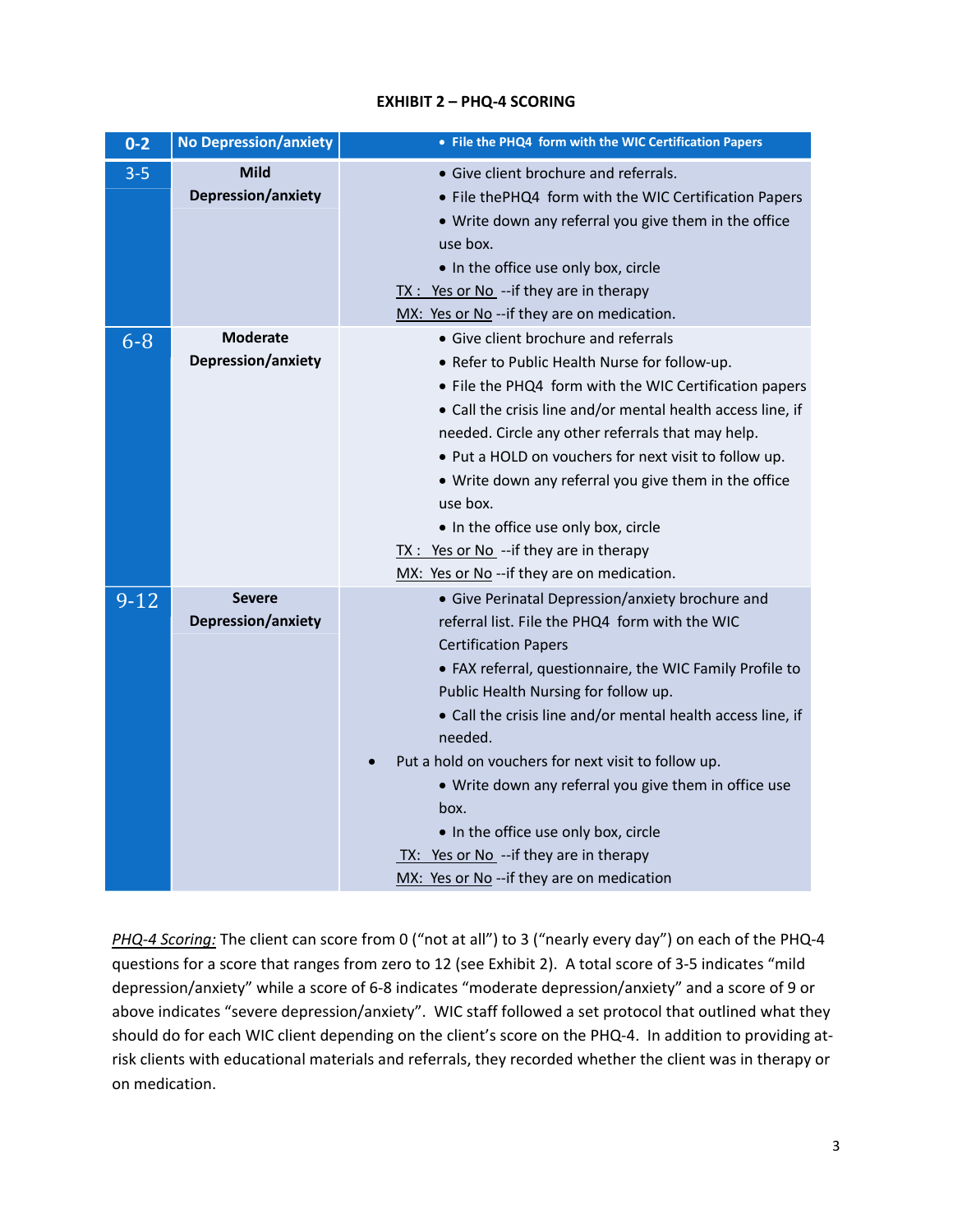WIC staff supplied the perinatal depression/anxiety data, including screening forms, Patient Health Questionnaires, staff protocols and demographic information on all clients seeing the Nutritionists/WNAS for certification during the month of April 2011. Only clients with scores of 3 and above were contacted for follow‐up 3 months after the initial screening.

#### **RESULTS**

*Racial/Ethnic Background for the WIC Sample:* One of the objectives of this evaluation was to determine the racial/ethnic composition of the WIC sample population being screened. Since April 2011 was selected as a random month for collecting the WIC sample for the follow-up survey, it should be fairly representative of the racial/ethnic composition of the entire WIC population being screened for perinatal depression/anxiety on an ongoing basis.

Table 1 presents the demographic data for racial/ethnic background of the 2143 clients who were screened at all four WIC clinic sites to create the evaluation sample in April 2011, and compares them to the racial/ethnic breakdown of WIC clients in general. Across both populations, the largest racial/ethnic group was Latina/Hispanic. Latinas made up more than half of the entire sample (54.6%) and two‐thirds of the overall WIC population (66.4%). African American (13.6%) and White WIC clients (11.4%) were both in the double‐digit percentages of perinatal women being screened for depression/anxiety in April 2011. The other racial/ethnic groups, Multi‐Racial (6.8%), Asian (6.3%) and American Indian/Alaska Natives (0.5%) rounded out the April WIC sample. Of note, 6.8% of the sample did not specify any particular racial/ethnic group (see Table 1).

| <b>TABLE 1</b><br>RACIAL/ETHNIC BACKGROUND OF WIC CLIENTS<br><b>COMPARED TO APRIL 2011 WIC SAMPLE</b> |                                |                                     |                                             |                                    |  |
|-------------------------------------------------------------------------------------------------------|--------------------------------|-------------------------------------|---------------------------------------------|------------------------------------|--|
| <b>RACIAL/ETHNIC GROUP</b>                                                                            | <b>WIC CLIENTS</b><br>(NUMBER) | <b>WIC</b><br><b>CLIENTS</b><br>(%) | <b>WIC</b><br><b>SAMPLE</b><br>(NUMBE<br>R) | <b>WIC</b><br><b>SAMPLE</b><br>(%) |  |
| LATINA/HISPANIC                                                                                       | 16,803                         | 66.4%                               | 1170                                        | 54.6%                              |  |
| <b>AFRICAN AMERICAN</b>                                                                               | 3374                           | 13.3%                               | 292                                         | 13.6%                              |  |
| <b>WHITE</b>                                                                                          | 2399                           | 9.5%                                | 245                                         | 11.4%                              |  |
| <b>MULTI-RACIAL</b>                                                                                   | 1040                           | 4.1%                                | 145                                         | 6.8%                               |  |
| <b>ASIAN</b>                                                                                          | 1235                           | 4.9%                                | 135                                         | 6.3%                               |  |
| <b>AMERICAN INDIAN/</b><br><b>ALASKA NATIVE</b>                                                       | 373                            | 1.5%                                | 11                                          | 0.5%                               |  |
| <b>UNSPECIFIED</b>                                                                                    | 90                             | 0.3%                                | 145                                         | 6.8%                               |  |
| <b>TOTAL</b>                                                                                          | 25,314                         | 100%                                | 2143                                        | 100%                               |  |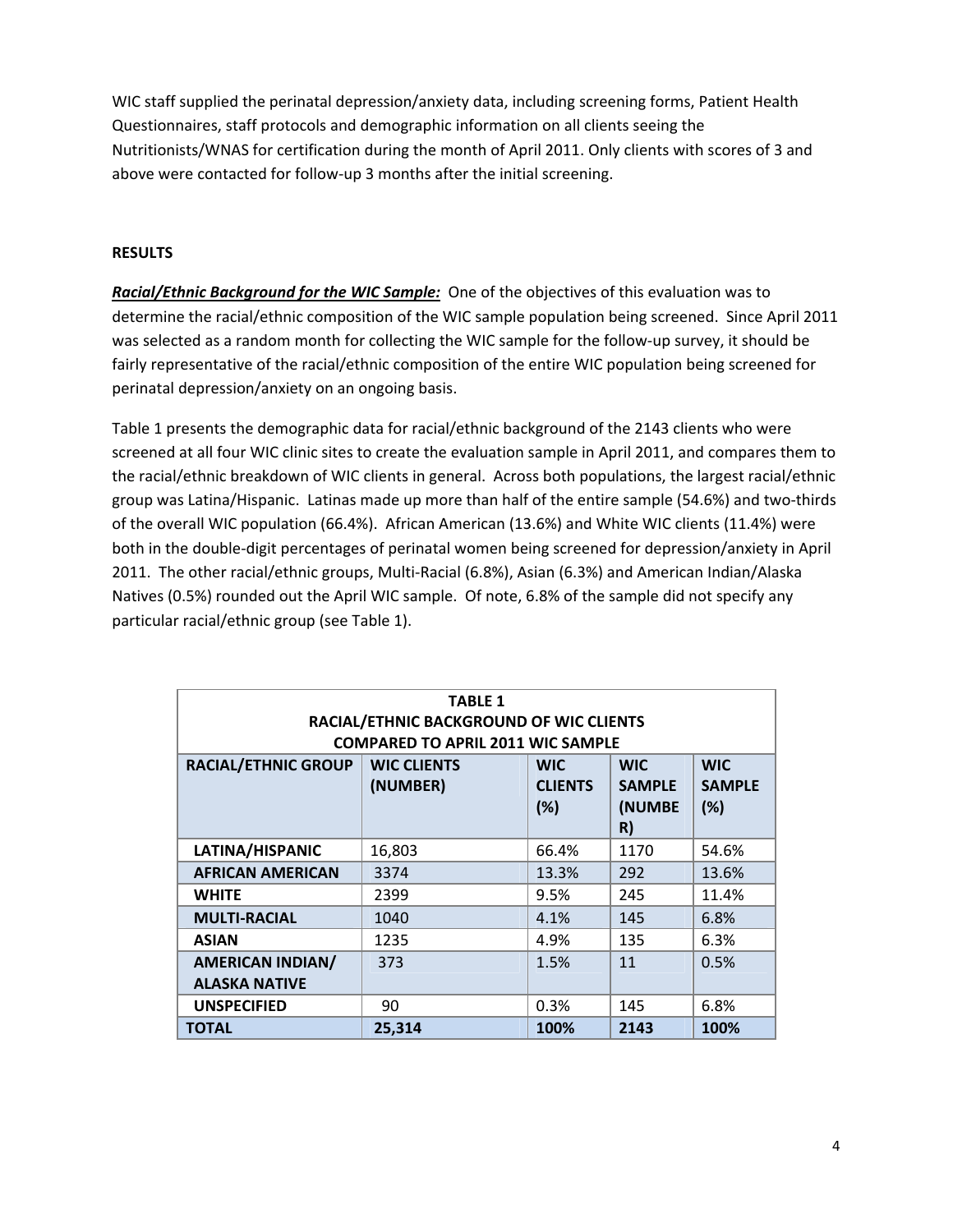At first glance, it might appear that there were some differences between the normal WIC client racial/ethnic composition and the April WIC sample. The Latina/Hispanic group is 10% smaller in the sample, and the white, multi-racial, and Asian populations are 2% larger. However, when the "unspecified" proportion is taken into account, the WIC sample numbers could wind up closely paralleling the overall racial/ethnic composition, especially if the majority were Latinas. Overall, the racial/ethnic proportions are not of concern, especially given the small numbers the sample percentages represent for the sample.

Later on in the report, we also explore the racial/ethnic composition of the original sample scores and their three month follow‐up scores to determine if there were disparities in who improved or did or did not receive assistance.

**Demographics:** Before turning to the factors that may have helped these women improve their emotional health, a look at some of the other demographics for the follow-up group of 80 WIC clients who initially screened in with "moderate to severe depression/anxiety" provides some useful context (see Table 2).

*WIC Sites.* Three of the four WIC sites are fairly similar in the percentages of women who scored 6 or greater on the PHQ‐4 at follow‐up. The Brentwood site is the smallest WIC site of the four which may reflect the smaller number of women screening in at "moderate to severe" depression/anxiety levels at follow‐up. The overall smaller group of women receiving services at Brentwood may be another factor (see Table 2).

*Age, Race/Ethnicity, Language.* With an average age of 30 years, the age range for the 80 women is from 17 to 44 years. Only 68 of the 80 women reported their age; of that group, most women are from 20‐29 years (45.6%), followed by 41.2% in their 30s, and 10.3% falling in the 40‐49 year age group. Only two are adolescents (2.9%).

Almost half of the follow‐up sample are Latina/Hispanic origin (48.8%), followed by 17.5% African American, 13.8% Multi‐Racial, and 11.3% White. Less than 3% each were Asian, Other Race/Ethnicity, or unknown, and 1% was American Indian/Alaska Native. Reflecting the large number of Latina/Hispanic women, 43.8% spoke Spanish; while 56.3% were interviewed in English (see Table2).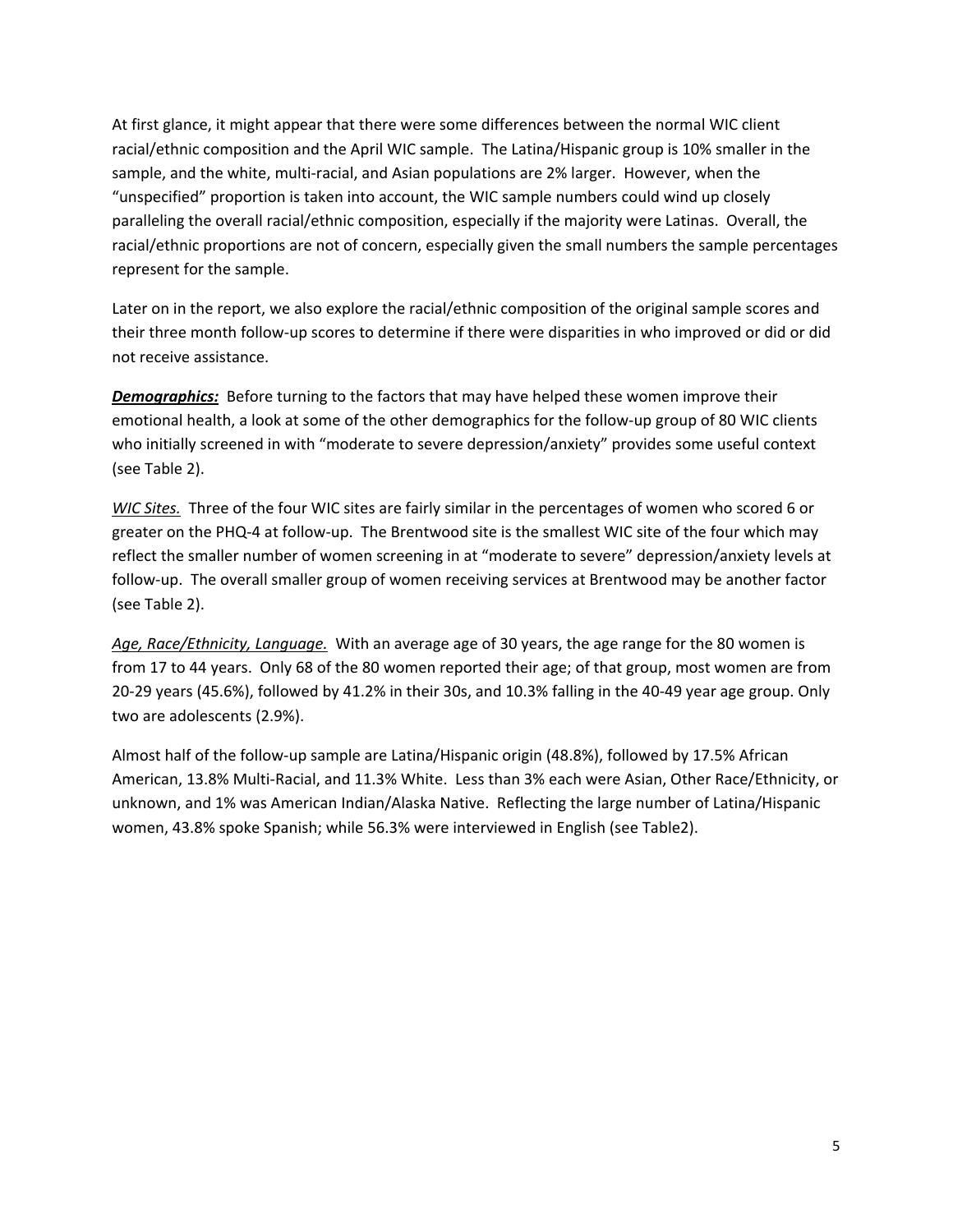| <b>TABLE 2</b>                                           |                |                |  |  |  |
|----------------------------------------------------------|----------------|----------------|--|--|--|
| WIC PERINATAL DEPRESSION/ANXIETY FOLLOW-UP SAMPLE (N=80) |                |                |  |  |  |
| DEMOGRAPHICS OF CLIENTS WITH INITIAL SCORES OF 6 OR >    |                |                |  |  |  |
| <b>DEMOGRAPHIC FACTOR</b>                                | <b>NUMBER</b>  | <b>PERCENT</b> |  |  |  |
| <b>WIC Screening Site</b>                                |                |                |  |  |  |
| Richmond                                                 | 22             | 28%            |  |  |  |
| Concord                                                  | 19             | 24%            |  |  |  |
| Pittsburg                                                | 29             | 36%            |  |  |  |
| <b>Brentwood</b>                                         | 10             | 13%            |  |  |  |
| Age Group (N=68)                                         |                |                |  |  |  |
| Under 18 years                                           | $\overline{2}$ | 2.9%           |  |  |  |
| 20-29 years                                              | 31             | 45.6%          |  |  |  |
| 30-39 years                                              | 28             | 41.2%          |  |  |  |
| 40-44 years                                              | $\overline{7}$ | 10.3%          |  |  |  |
| <b>Race/Ethnicity</b>                                    |                |                |  |  |  |
| Latina/Hispanic                                          | 39             | 48.8%          |  |  |  |
| African American                                         | 14             | 17.5%          |  |  |  |
| Multi-racial                                             | 11             | 13.8%          |  |  |  |
| White                                                    | 9              | 11.3%          |  |  |  |
| Asian                                                    | $\overline{2}$ | 2.5%           |  |  |  |
| Other                                                    | $\overline{2}$ | 2.5%           |  |  |  |
| Unknown                                                  | $\overline{2}$ | 2.5%           |  |  |  |
| American Indian/Alaska Native                            | $\mathbf{1}$   | 1.3%           |  |  |  |
| Language                                                 |                |                |  |  |  |
| English                                                  | 45             | 56.3%          |  |  |  |
| Spanish                                                  | 35             | 43.8%          |  |  |  |

*Initial Screening Scores:* Turning to the screening results, Table 3 presents the findings for the entire sample of WIC clients who were initially screened using the PHQ-4 in April 2011 (see Table 3). Twenty clients (1%) in the initial 2143 sample are not included due to missing screening scores.

As shown on Table 3, 21.9% of the WIC clients who were screened with the PHQ‐4 in April 2011 had screened positive for some level of depression and/or anxiety. The levels of depression /anxiety for this WIC perinatal population, which includes both pregnant and parenting women, mirrors the proportions found in other studies, although the available studies focus on postpartum populations, and are fairly rare. A fairly recent 17-state, CDC-sponsored PRAMS study had a range of self-reported postpartum depression/anxiety from 12% to 20% (CDC, PRAMS, 2008). An earlier national meta‐analysis study showed an average screening depression/anxiety rate of approximately 13% for postpartum women (O'Hara and Swain, 1996).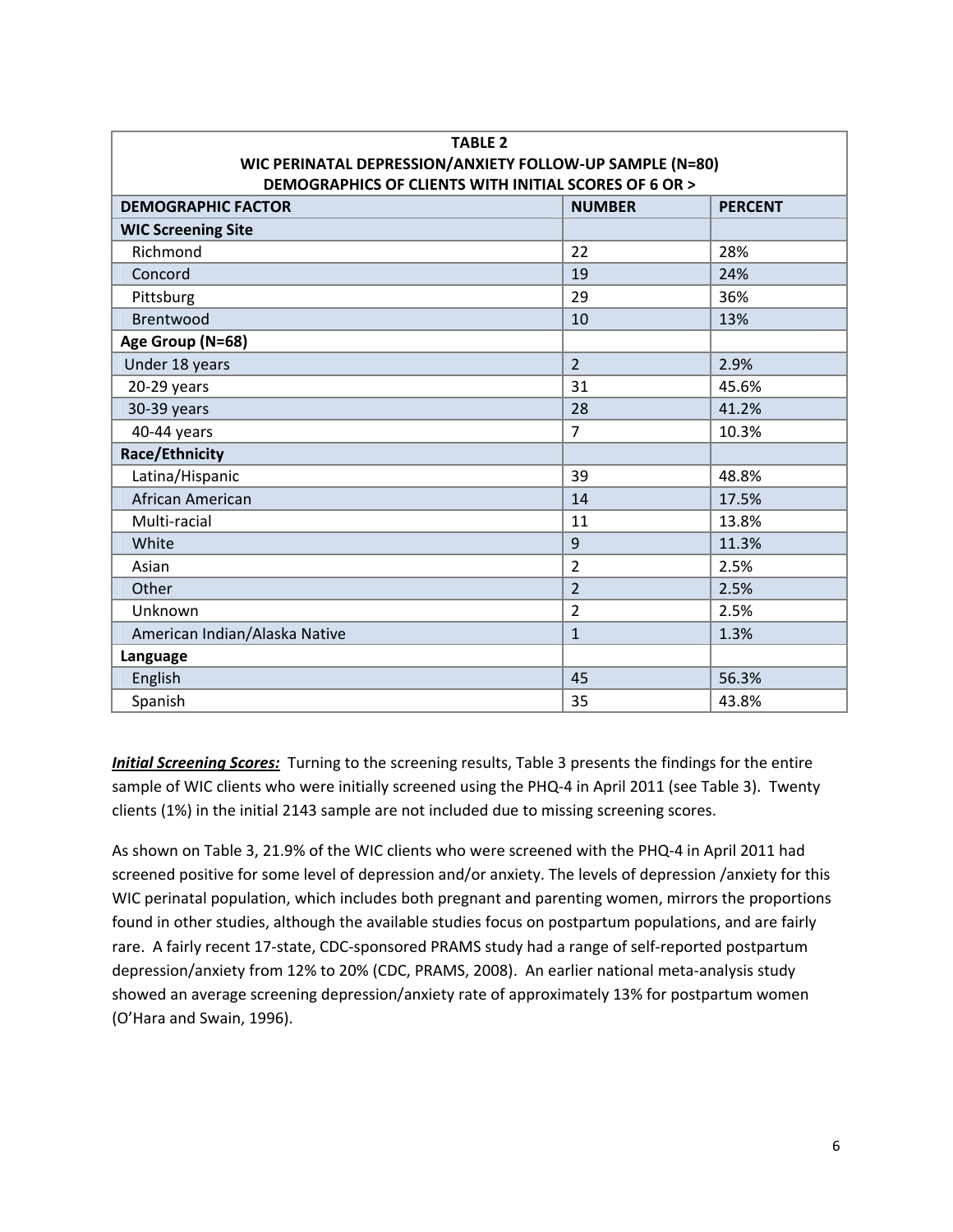| <b>TABLE 3</b><br>WIC PERINATAL DEPRESSION/ANXIETY PHQ-4 SCREENING SCORES<br><b>APRIL 2011 WIC SAMPLE</b> |                    |                          |                |  |  |
|-----------------------------------------------------------------------------------------------------------|--------------------|--------------------------|----------------|--|--|
| PHQ-4 LEVEL OF DEPRESSION/ANXIETY                                                                         | <b>PHQ-4 SCORE</b> | <b>NUMBER OF CLIENTS</b> | <b>PERCENT</b> |  |  |
| <b>NONE</b>                                                                                               | $0 - 2$            | 1660                     | 78.2%          |  |  |
| <b>MILD DEPRESSION/ANXIETY</b>                                                                            | $3 - 5$            | 324                      | 15.3%          |  |  |
| MODERATE DEPRESSION/ANXIETY                                                                               | $6 - 8$            | 110                      | 5.2%           |  |  |
| <b>SEVERE DEPRESSION/ANXIETY</b>                                                                          | $9 - 12$           | 29                       | 1.4%           |  |  |
| <b>TOTAL</b>                                                                                              | $0 - 12$           | 2123                     | 100%           |  |  |

Focusing on our 2010 Contra Costa County WIC perinatal depression/anxiety/anxiety scoring results (which used the longer PHQ‐9 screener), 8.7% of the WIC clients (N=4368) screened between May‐July 2010 had a score that indicated that they had "moderate to severe depression/anxiety" (Zahnd, WIC October 7, 2010 Evaluation Report). While the proportion of the 2011 "moderate to severe depression/ anxiety" WIC sample is slightly lower, the 2010 level does not differ significantly from the approximately 7% who screened in for "moderate to severe depression/ anxiety" in 2011 using the shorter PHQ‐4 instrument (NOTE: For further information on validating the PHQ‐4 with the PHQ‐9, see Zahnd, WIC February 6, 2011 Evaluation Report).

As portrayed on Table 3, only 5.2% screened in for "moderate depression/ anxiety" while another 1.4% screened in for "severe depression/anxiety". Most of this evaluation report will focus on those two groups (moderate to severe depression/anxiety) in analyzing the follow‐up survey data.

*Follow‐Up Screening Process and Response Rates:* Three months after the April 2011 WIC sample was initially screened, and directed to services depending on their perinatal depression/anxiety risk level, WIC staff began the follow-up survey and screening process.

The protocol was designed in two stages. For the clients with "mild depression/anxiety" (scoring between 3 and 5 on the initial PHQ‐4), the protocol involved WIC staff attempting to reach them on the telephone to administer the follow‐up screening survey. This group was only called *once* during the follow‐up period (July‐early August 2011). Given the need to limit staff time spent on reaching the "mild depression/anxiety" group for the follow‐up project, WIC staff were only able to reach and interview by phone 74 clients out of a total of 324 with "mild depression/anxiety" (23% response rate). Given the low response rate, this evaluation report will only focus on the "moderate to severe depression/anxiety" group for the analysis.

WIC staff achieved a higher response rate (58.3%) for those women initially screening in with a score of 6 or above (moderate to severe depression/anxiety). Since the WIC staff attempted to reach this higher risk group by calling them at least *three times* as compared to only one time for the mildly depressed group, they were able to reach and interview more of these clients, specifically, 81 out of 139 clients (58.3% response rate). Of the 81 women, one did not fit the project protocol. This case was removed from the analysis so the total sample size of "moderate to severely depressed" group was 80.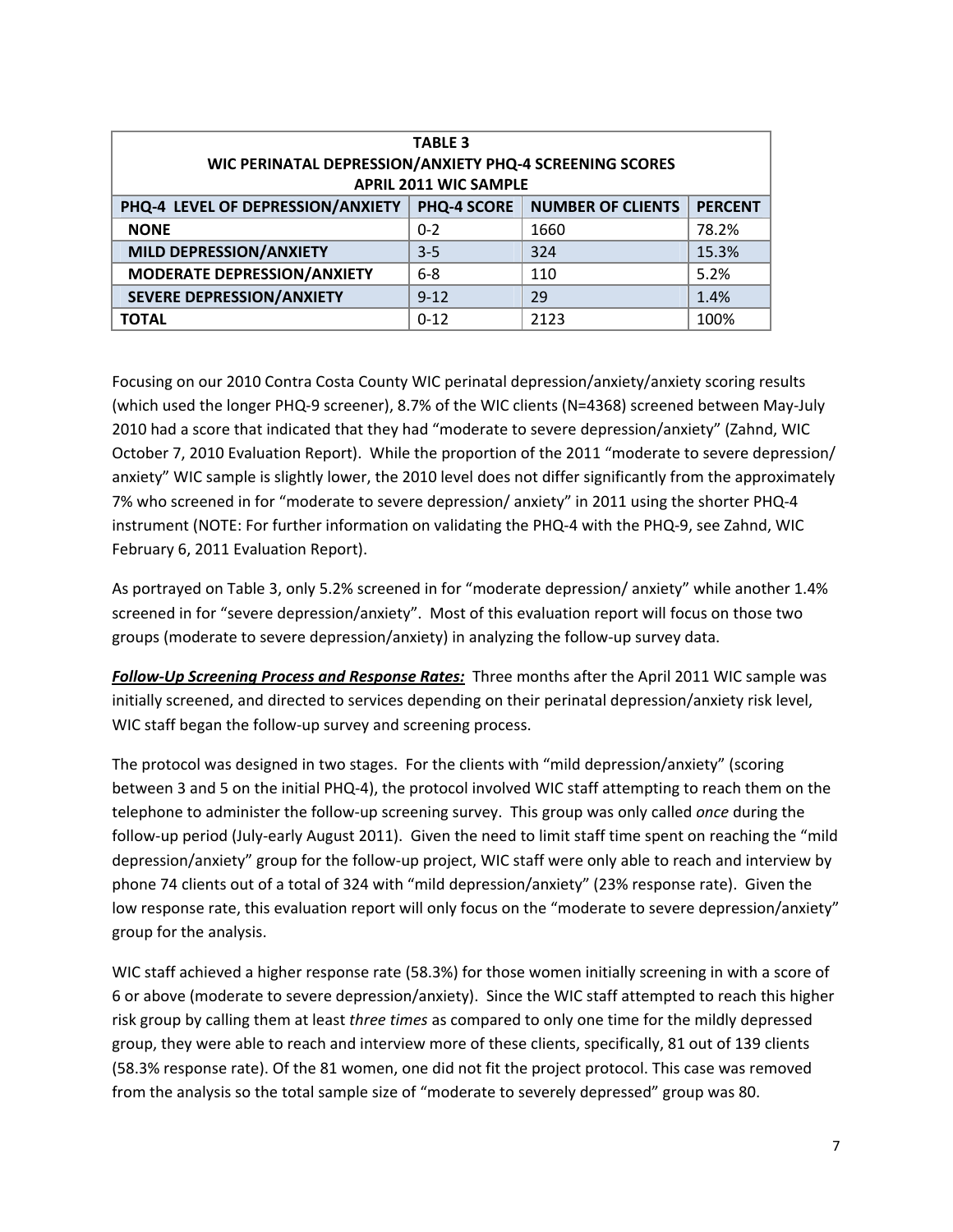## *Follow up Questionnaire*

The WIC Follow‐Up Questionnaire was designed jointly by senior level WIC staff and the evaluator, and went through a number of revisions until finalization (see Exhibit 3). The follow-up questionnaire also went through a pilot test, after which further revisions were made.

The telephone follow-up questionnaire begins with the WIC staff saying to the WIC client:

*Hi, this is \_\_\_\_\_\_\_\_ from WIC. I'm calling to find out how you are feeling. The last time you came in to WIC, you were feeling a little down or stressed* (refer to the last PHQ‐4)*. Can I have a few minutes of your time to ask you a few questions?* [If appears too busy, ask: *Is there another time that would be better?* (IF "yes", set date/time)].

If the WIC client is agreeable to the follow‐up telephone interview, the WIC staff then proceeds to re‐ administer the PHQ‐4, along with the two additional questions on violence and suicide ideation. With the WIC client's initial April 2011 PHQ-4 score on hand, the staff quickly assesses whether the score has improved, has not improved, or has gotten worse to assist them in conducting the rest of the survey (see Exhibit 3).

Questions regarding how they are currently feeling are then asked. The WIC staff pursue a different path for the follow-up group with improved scores versus those whose scores stayed the same or worsened. Then, as shown on Exhibit 3, all WIC clients are asked about when they first started to feel depressed, if they got any help, what helped them, and if they did not get help, why not. The interview ends with the WIC staff checking to see if the WIC client needs any other assistance or referrals. There is also room on the form for the WIC staff to add any open‐ended notes or comments regarding the telephone follow-up interview and the client's emotional health (see Exhibit 3).

Finally, if the current score is moderate or severe, or if the client currently has a problem of violent threats or victimization or suicidal ideation, the WIC staff immediately provides assistance following the protocol outlined in the initial PHQ‐4 screening process.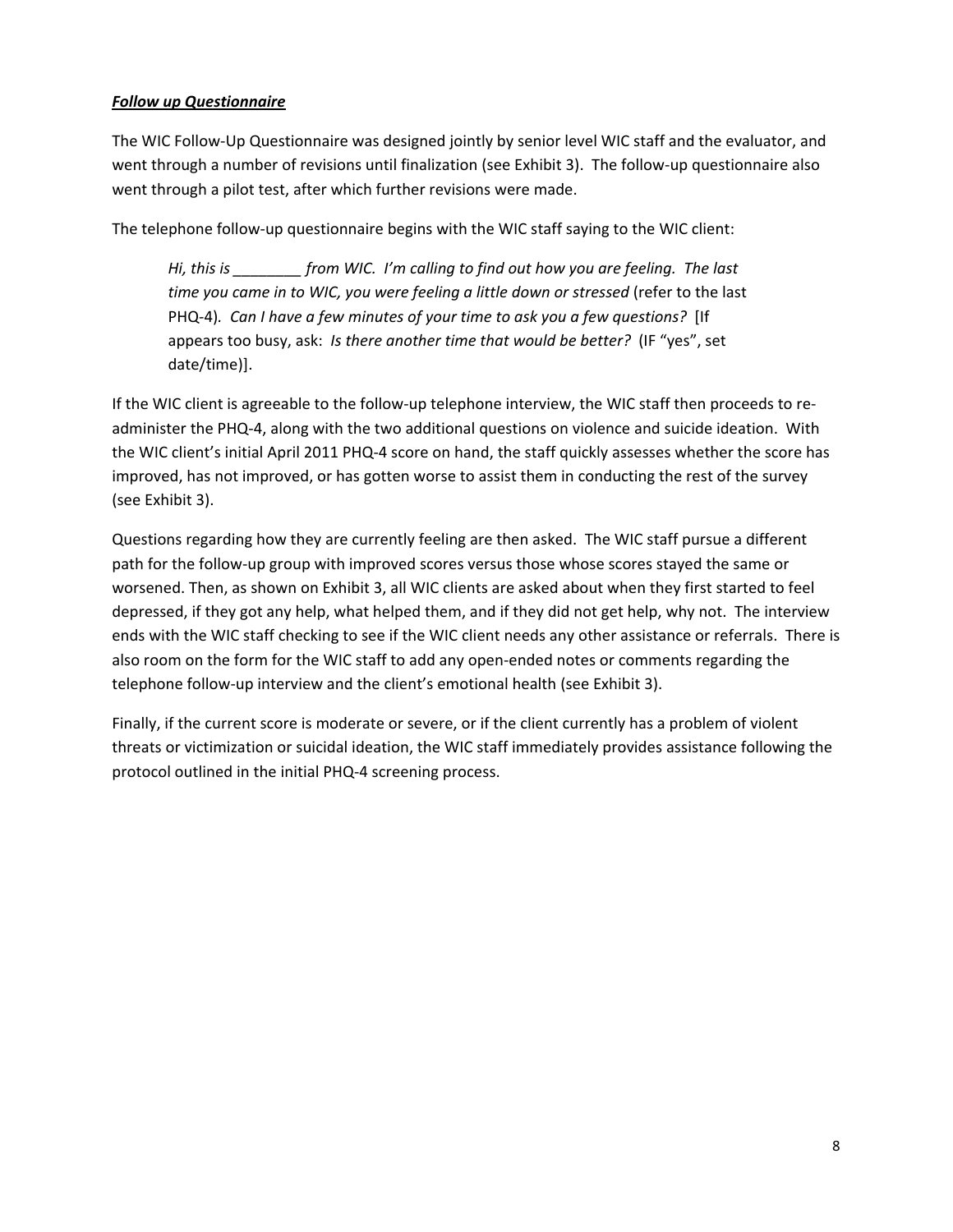#### **EXHIBIT 3 PHQ‐4 F‐UP FORM**

#### **WIC Follow‐Up Questionnaire by Phone**

Hi, this is from WIC. I'm calling to find out how you are feeling. The last time you came in to WIC you were feeling a little down or stressed (refer to the last PHQ-4). Can I have a few minutes of your time to ask you a few questions? If appears too busy, ask: Is there another time that would be better? (IF "yes", set *date/time) Date and Time: \_\_\_\_\_\_\_\_\_\_\_\_\_\_\_\_\_\_\_\_\_\_\_\_\_\_\_\_\_. If OK to continue, ask:*

| Over the last 2 weeks, how often have you been bothered by the following problems? |              |              |                            |                  |  |
|------------------------------------------------------------------------------------|--------------|--------------|----------------------------|------------------|--|
| Would you say:                                                                     | Not at all   | Several days | More than half<br>the days | Nearly every day |  |
| Feeling nervous, anxious or on edge                                                | <sup>0</sup> |              |                            |                  |  |
| Not being able to stop or control worrying                                         | 0            |              |                            |                  |  |
| Little interest or pleasure in doing things                                        | $\Omega$     |              |                            |                  |  |
| Feeling down, depressed, or hopeless                                               | $\Omega$     |              |                            |                  |  |
| <b>PHQ-4 Score: Add Columns</b>                                                    |              |              |                            |                  |  |
| Anyone trying to control, threaten, or hurt you (physically or verbally)           |              |              |                            |                  |  |
| Thoughts that you would be better off dead, or of hurting yourself in some way     | $\Omega$     |              |                            |                  |  |

#### **IF PHQ‐4 SCORE HAS IMPROVED:**

#### **IF PHQ‐4 SCORE HAS NOT IMPROVED OR HAS GOTTEN WORSE:**

*1. It seems like you are doing better* (than the last time you were seen in clinic)*. Do you feel better?* 

- Yes, I feel better
- No, I do not feel better
- $\Box$  I'm not sure

- $\Box$  Before Pregnancy
- $\Box$  During Pregnancy

**Q** Your Doctor or nurse **Q** Public Health Nurse **Q** WIC Staff

 $\Box$  Friends or family support  $\Box$  Group counseling  $\Box$  Individual counseling

- $\Box$  After giving birth, but before baby was one year old
- $\Box$  After child was one year old
- *1a. It seems like you are still feeling anxious, worried, and/or depressed & down. Is this true?*
	- Yes, I still feel anxious and/or depressed
	- No, I do not feel anxious and/or depressed
	- $\Box$  I'm not sure

| 2. Can you tell me when you first started to feel down or stressed (refer to previous PHQ-4)? (Probe) |                        |  |
|-------------------------------------------------------------------------------------------------------|------------------------|--|
| $\Box$ Before Pregnancy                                                                               | $\Box$ For a long time |  |

- 
- 
- 
- 
- Don't remember
- $\Box$  Other
- **3.** *When you were feeling stressed or down, did you get any help?* **Circle YES or NO**  If NO, skip to question 5.

**If yes,** *what helped you***?** (*Did seeing your doctor help… etc*.? Probe for each answer)

- **O** Medication
- D Diet, exercise
- $\Box$  Spiritual help, prayer, church
- Other \_\_\_\_\_\_\_\_\_\_\_\_\_\_\_\_\_\_

4. Probe: Can you tell me more about how (the person or other type of help) helped you feel better?

#### **CONTINUED ON BACK OF FORM**

*\_\_\_\_\_\_\_\_\_\_\_\_\_\_\_\_\_\_\_\_\_\_\_\_\_\_\_\_\_\_\_\_\_\_\_\_\_\_\_\_\_\_\_\_\_\_\_\_\_\_\_\_\_\_\_\_\_\_\_\_\_\_\_\_\_\_\_\_\_\_\_\_\_\_\_\_\_\_\_\_\_\_\_\_*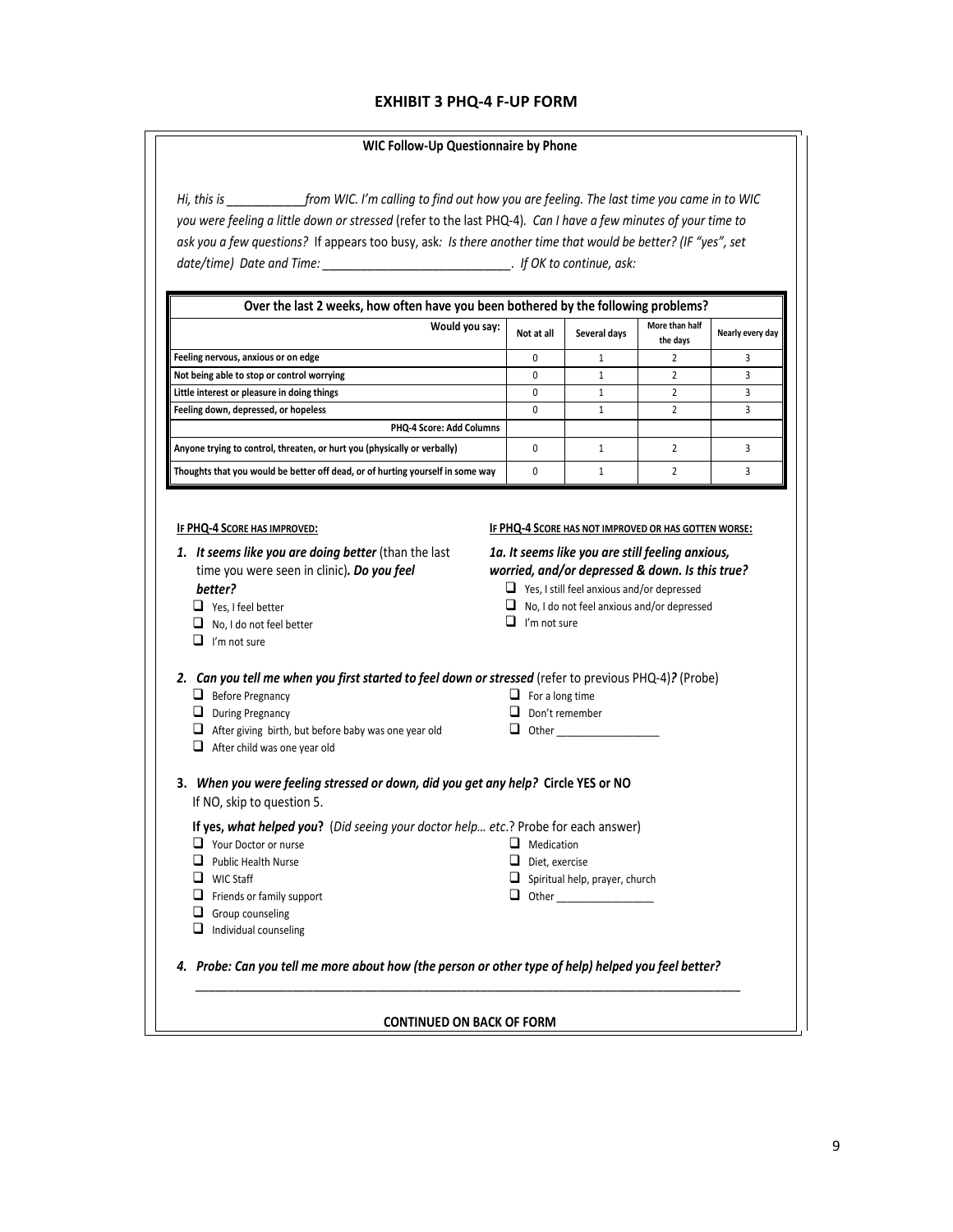#### **EXHIBIT 3 continued**

| <b>CONTINUED ON BACK OF FORM</b>                                                                                                                                                                        |
|---------------------------------------------------------------------------------------------------------------------------------------------------------------------------------------------------------|
| 1. If no, why did you not get any help? (Probe as needed)                                                                                                                                               |
| Did not need help?                                                                                                                                                                                      |
| $\Box$ Did the situation get better or did you just start to feel better on your own?                                                                                                                   |
| $\Box$ Did you feel you did not want help?                                                                                                                                                              |
| $\Box$ Were you afraid of losing your kids if you asked for help?                                                                                                                                       |
| $\Box$ Were you too depressed to ask for help, or were you uneasy about asking for help?                                                                                                                |
| $\Box$ Did you want help and tried to get it, but didn't get help?<br>$\Box$ Did you not know who to ask? (If yes, Probe: Did you get any phone numbers to call? YES or NO. If NO, skip to question 6.) |
|                                                                                                                                                                                                         |
| (If YES) Did you try to call someone, and were not able to get any help? (If yes): Who did you try? _________________<br>What happened? (open-ended):                                                   |
| $\Box$ Didn't speak my language                                                                                                                                                                         |
| $\Box$ No insurance                                                                                                                                                                                     |
| $\Box$ Did not have transportation                                                                                                                                                                      |
| $\Box$ Money issues number is not correct, always busy or could not reach anyone                                                                                                                        |
| $\Box$ Other                                                                                                                                                                                            |
|                                                                                                                                                                                                         |
| 2. (If applicable) Is there anything you can think of that would help you feel better that I could help with?                                                                                           |
|                                                                                                                                                                                                         |
|                                                                                                                                                                                                         |
| 3. Are there any referrals I can provide for you today that might be helpful (see referral phone number lists)?                                                                                         |
|                                                                                                                                                                                                         |
| ADDITIONAL COMMENTS [Please include notes about places referred to, family situation, caregiver relationship to child (if not parent)]:                                                                 |
|                                                                                                                                                                                                         |
|                                                                                                                                                                                                         |
|                                                                                                                                                                                                         |
|                                                                                                                                                                                                         |
|                                                                                                                                                                                                         |
|                                                                                                                                                                                                         |
|                                                                                                                                                                                                         |
|                                                                                                                                                                                                         |
|                                                                                                                                                                                                         |
|                                                                                                                                                                                                         |
|                                                                                                                                                                                                         |
|                                                                                                                                                                                                         |
|                                                                                                                                                                                                         |
|                                                                                                                                                                                                         |
|                                                                                                                                                                                                         |
|                                                                                                                                                                                                         |
|                                                                                                                                                                                                         |
|                                                                                                                                                                                                         |
|                                                                                                                                                                                                         |
|                                                                                                                                                                                                         |
|                                                                                                                                                                                                         |
|                                                                                                                                                                                                         |
| Date of Phone Interview:                                                                                                                                                                                |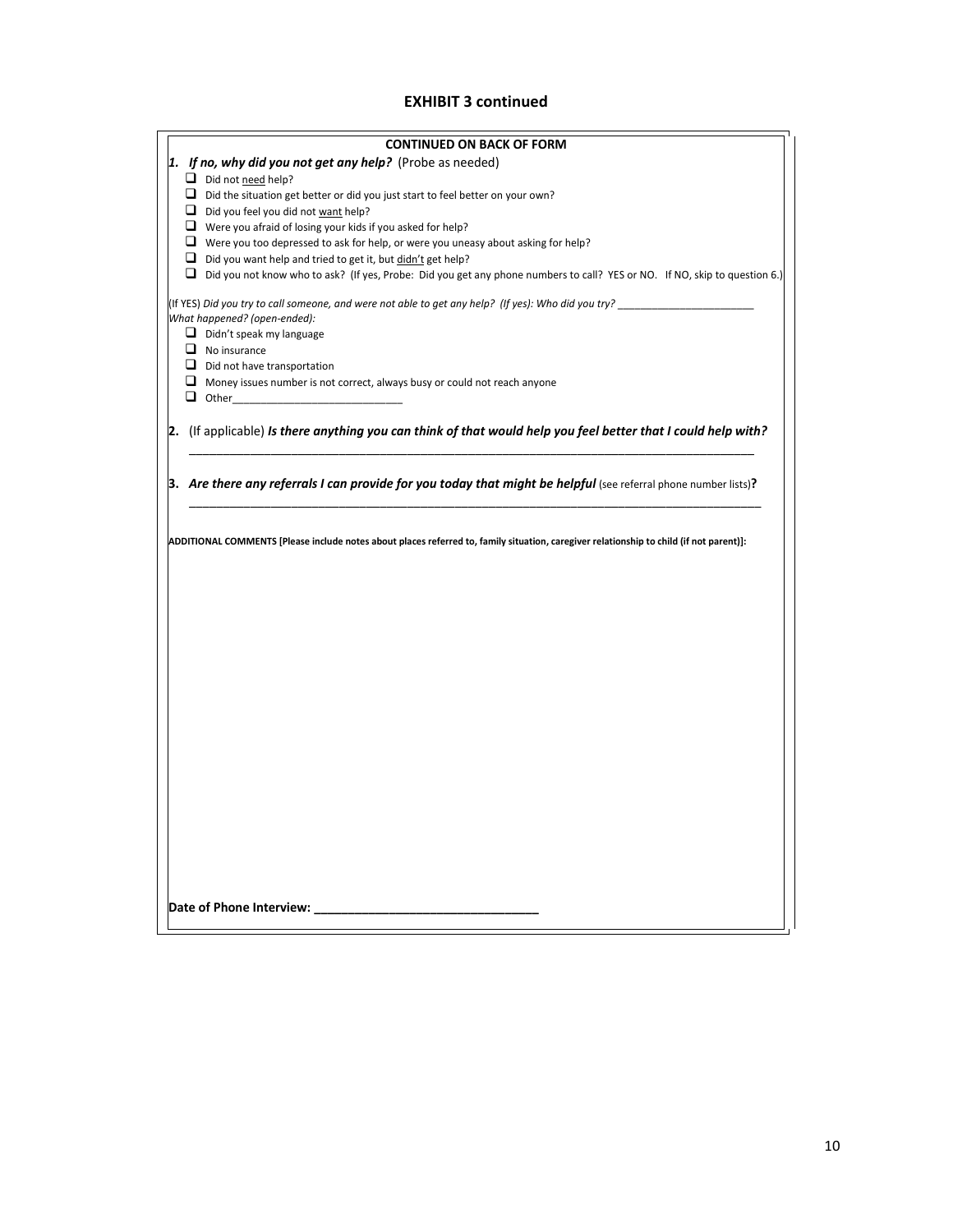## *Was There Improvement in Screening Scores?*

The following tables and exhibits present the results for the 80 respondents who initially screened in with levels of "moderate to severe depression/anxiety", and who subsequently were reached via telephone to complete the follow-up questionnaire (N=80).

*Initial Scores for the Follow‐Up Group:* Table 4 presents *initial scores* for the "moderate to severe depression/anxiety" group (April 2011) whom WIC staff were able to re‐contact for the follow‐up survey (N=80). The breakdowns on the table show the split between those with moderate depression/anxiety and those with moderate depression/anxiety who also affirmed either violent threats and victimization or suicide ideation at their initial screenings in April 2011; similar distinctions (i.e., severe versus severe plus violence or suicide ideation) are made for those with initial scores indicating "severe depression/anxiety" (see Table 4).

| <b>TABLE 4</b>                                                   |                    |                          |                |  |  |  |
|------------------------------------------------------------------|--------------------|--------------------------|----------------|--|--|--|
| WIC PERINATAL DEPRESSION/ANXIETY PHQ-4 INITIAL APRIL 2011 SCORES |                    |                          |                |  |  |  |
| FOR THE FOLLOW-UP GROUP WHO SCORED 6 OR > (N=80)                 |                    |                          |                |  |  |  |
| PHQ-4 INITIAL LEVEL OF DEPRESSION/ANXIETY                        | <b>PHQ-4 SCORE</b> | <b>NUMBER OF CLIENTS</b> | <b>PERCENT</b> |  |  |  |
| <b>MODERATE DEPRESSION/ANXIETY</b>                               | $6 - 8$            | 60                       | 75.0%          |  |  |  |
| MODERATE DEPRESSION/ANXIETY + Q5/Q6                              | $6 - 8 +$          | 3                        | 3.8%           |  |  |  |
| SEVERE DEPRESSION/ANXIETY                                        | $9 - 12$           | 14                       | 17.5%          |  |  |  |
| SEVERE DEPRESSION/ANXIETY + Q5/Q6                                | $9-12+$            | 3                        | 3.8%           |  |  |  |
| <b>TOTAL</b>                                                     | $6-12+$            | 80                       | 100%           |  |  |  |

Over three fourths of the group initially screened in as moderately depressed (75%) on the PHQ‐4 with an additional 3.8% screening in as moderately depressed and experiencing suicide ideation or violent victimization. Approximately 18% were at the severe depression/anxiety level; 3.8% indicated they both experienced severe depression/anxiety, and violent threats or victimization and/or suicide ideation at the initial April 2011 screenings. Of great concern is the fact that 25% of the baseline group expressed feelings of severe depression/anxiety or feelings of suicide ideation or concerns over violent victimization at their initial screening. While all 80 women needed assistance, the latter group was in immediate need of services and referrals.

Of additional interest, Exhibit 4 shows the start of the women's depression/anxiety from her perspective. Most began having feelings of anxiety or depression/anxiety during pregnancy (30%), although almost one in five cited "after giving birth but before the baby was age one year (see Exhibit 4).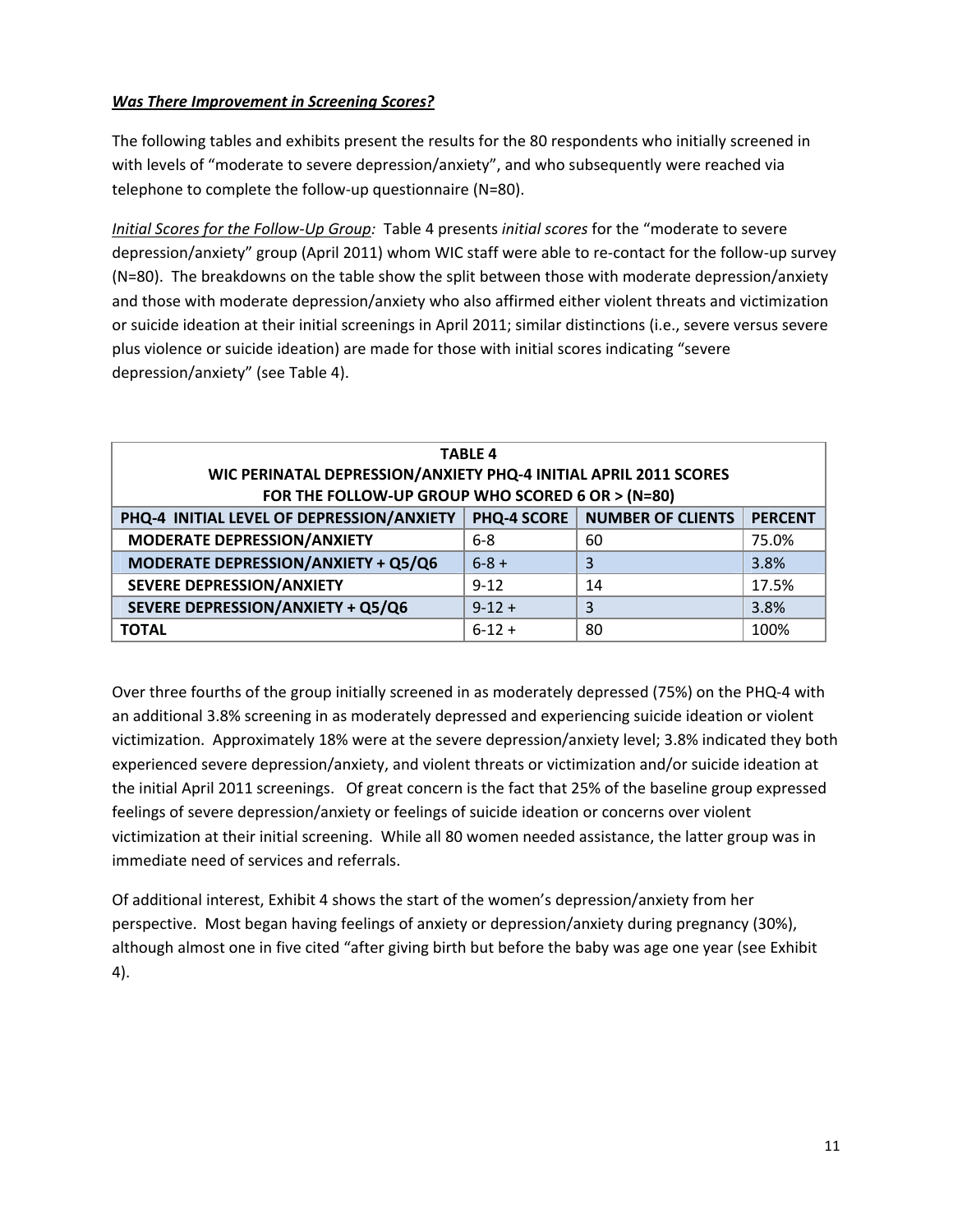



During the initial screening, the women were given a checklist of reasons that might cause them to feel down, stressed or worried. Exhibit 5 presents the data for all of the women who were screened in April 2011 (see Exhibit 5). Given the economic recession, pregnancy or a recent birth, and their low income status, it is not surprising that over 60% of the women cited "money issues". Besides the common reason of "not enough sleep or tired" (58%), there were a multitude of concerns listed. Women could select multiple responses, and almost 1/3 each reported "big changes in life", "trying to cope with children or parenting" and "unhappy about their weight or body" (see Exhibit 5).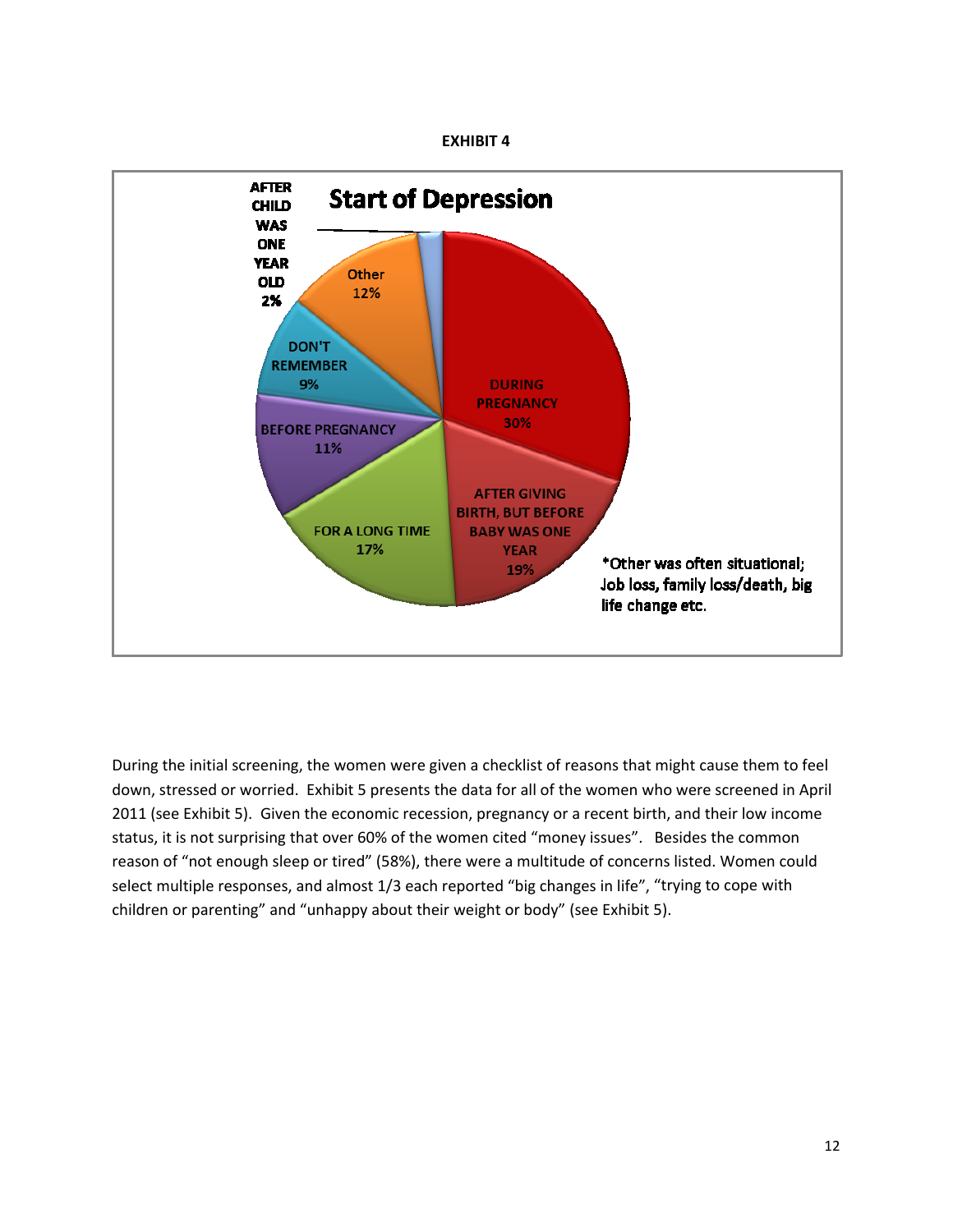**EXHIBIT 5**



*Subsequent Scores for the Follow‐Up Group:* Table 5 displays the follow‐up screening scores for the 80 women who initially had "moderate to severe" depression/anxiety overall. With over 40% reporting "no depression/anxiety" at the 3 month follow‐up, and another 34% screening in with a score that indicated "mild depression/anxiety", it is apparent that the group of 80 women with high levels of depression/anxiety and experiences of violent threats or victimization and/or suicide ideation at baseline (April 2011) exhibited a significant level of improvement in their PHQ‐4 screening scores (see Table 5). *Levels of "moderate depression/anxiety" dropped from 79% at baseline to 14% at follow‐up, a significant decrease. In a parallel fashion, levels of "severe depression/anxiety" declined from 21% in April 2011 to only 10% at the three month follow‐up (see Table 5).*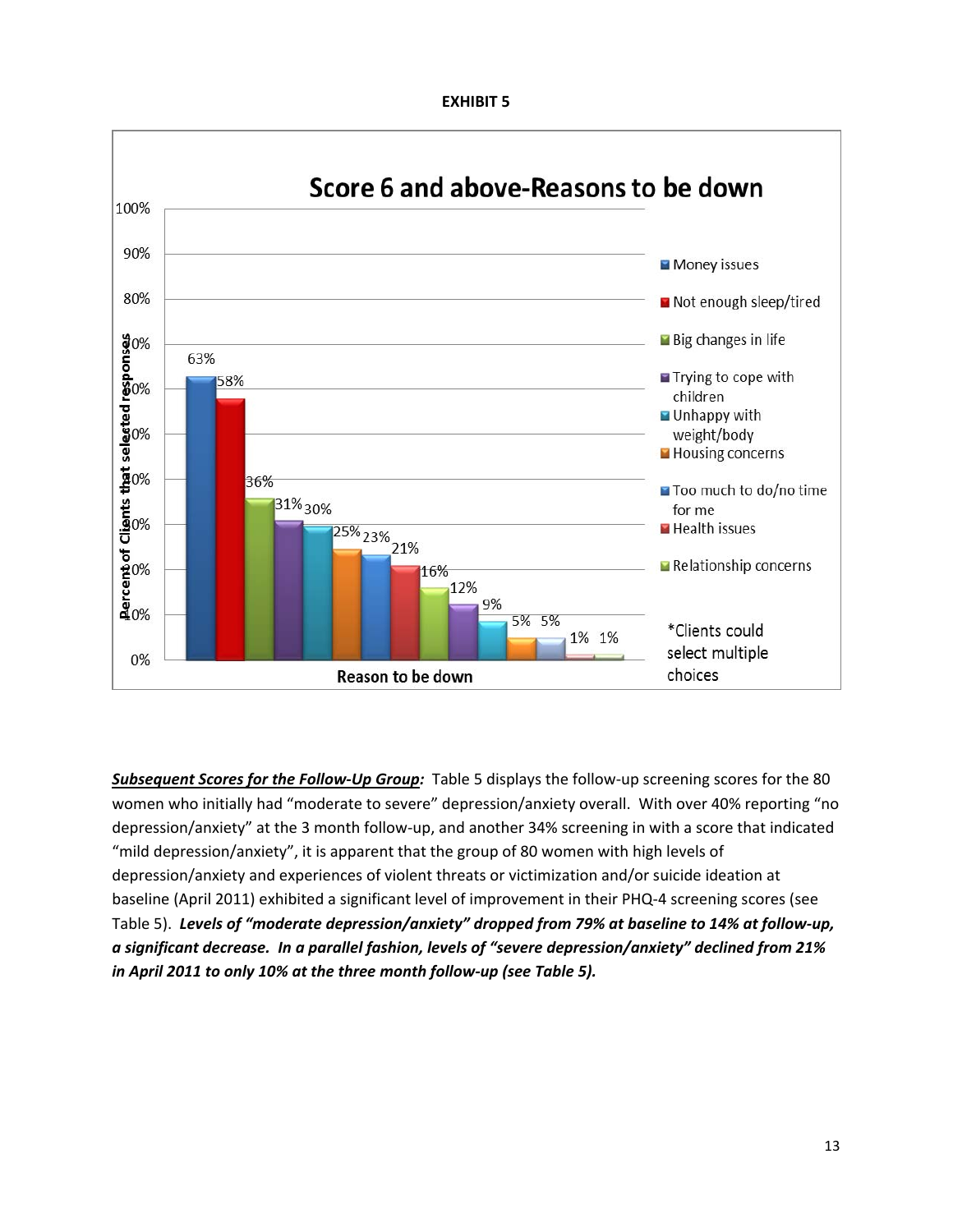| <b>TABLE 5</b><br>WIC PERINATAL DEPRESSION/ANXIETY PHQ-4 FOLLOW-UP SCORES<br>AMONG CLIENTS WITH INITIAL SCORES OF 6 OR > |             |                          |                |  |  |
|--------------------------------------------------------------------------------------------------------------------------|-------------|--------------------------|----------------|--|--|
| PHQ-4 LEVEL OF DEPRESSION/ANXIETY                                                                                        | PHQ-4 SCORE | <b>NUMBER OF CLIENTS</b> | <b>PERCENT</b> |  |  |
| <b>NONE</b>                                                                                                              | $0 - 2$     | 34                       | 42.5%          |  |  |
| MILD DEPRESSION/ANXIETY                                                                                                  | $3-5$       | 27                       | 33.8%          |  |  |
| MODERATE DEPRESSION/ANXIETY                                                                                              | $6 - 8$     | 11                       | 13.8%          |  |  |
| <b>SEVERE DEPRESSION/ANXIETY</b>                                                                                         | $9 - 12$    | 8                        | 10.0%          |  |  |
| TOTAL                                                                                                                    | $0 - 12$    | 80                       | 100%           |  |  |

Exhibit 6 displays in graphic form the overall improvement in scores for the "moderate to severe depression/anxiety" group of 80 women included in the follow-up survey. As shown in the pie chart, 81% improved their PHQ‐4 scores at follow‐up (see Exhibit 6). **To answer one of the evaluation objectives: "***Is there an improvement in their emotional health as measured by an improvement in PHQ‐4 screening scores?"* **the results are strongly affirmative.**



#### **EXHIBIT 6**

The data displayed on the pie chart in Exhibit 6 can be examined further by breaking down the "No" category into two separate groups: those women whose scores stayed the same versus those whose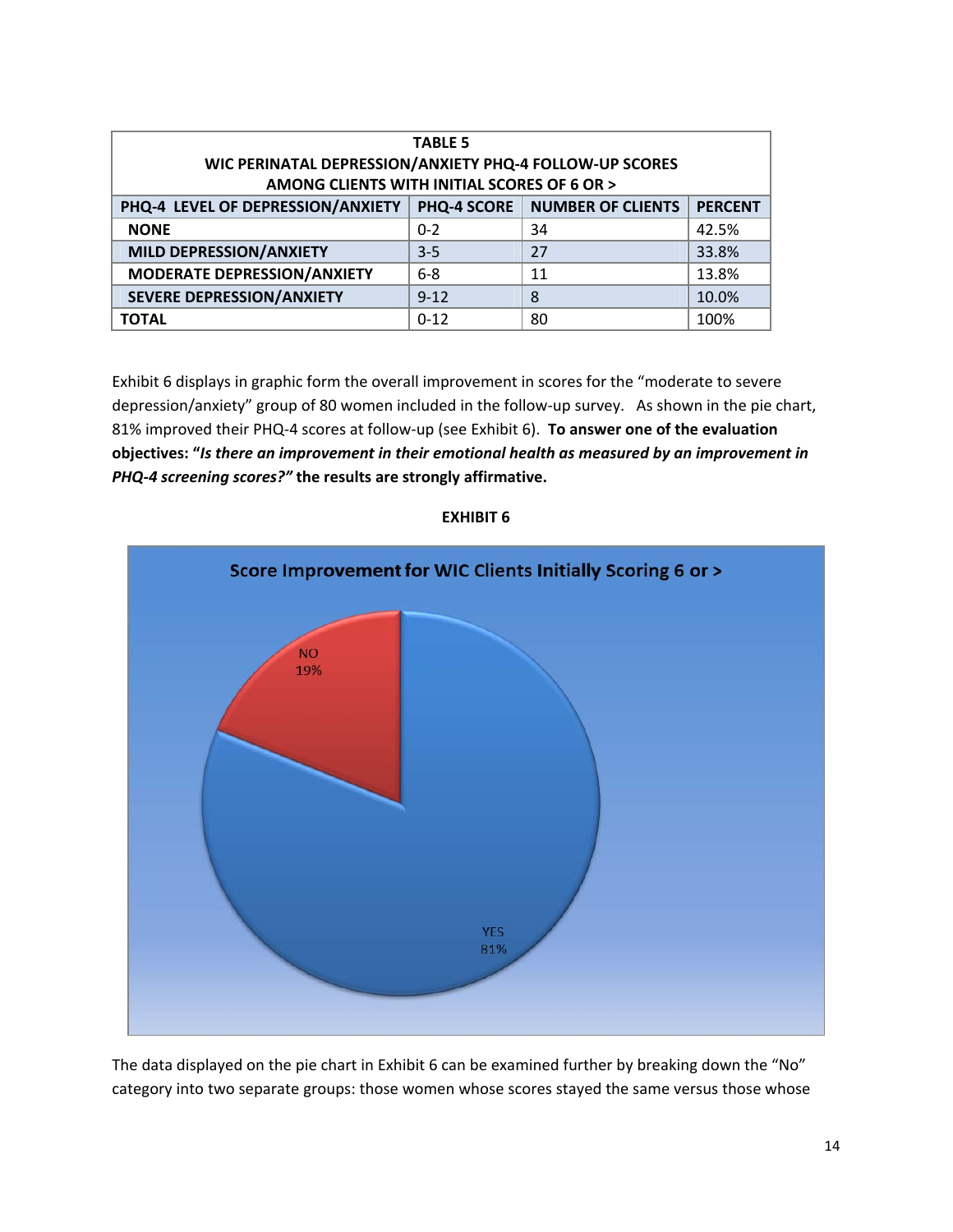scores worsened. At three months after their initial PHQ‐4 screening, only 8.8% had the same scores (moderate or severe) at the follow‐up survey, and 10% had more severe scores.

*Women's Original and Subsequent PHQ‐4 Scores Among the At‐Risk Sample:* Exhibit 7 shows the average scores of the initial screening for the sample (blue bars), and the three month follow up scores (red bars) by race/ethnicity. Scores could range from 0‐12. As indicated by the original scores, regardless of race/ethnicity, the average at‐risk (i.e., >6) scores were fairly close regardless of race/ethnic breakdown. The scores ranged from 6.3 among Asian women to 8.4 among multi‐racial women.



**Exhibit 7**

The white and the mixed race populations had the highest initial PHQ‐4 depression/anxiety rates (8.3‐ 8.4). While all racial/ethnic groups showed improvement at the subsequent rescreening with scores dropping approximately 3 points or more for each racial/ethnic group, the group demonstrating the most improvement at the 3 month follow-up was the mixed racial/ethnic group where their scores dropped from 8.4 to 2.6 (See Exhibit 7).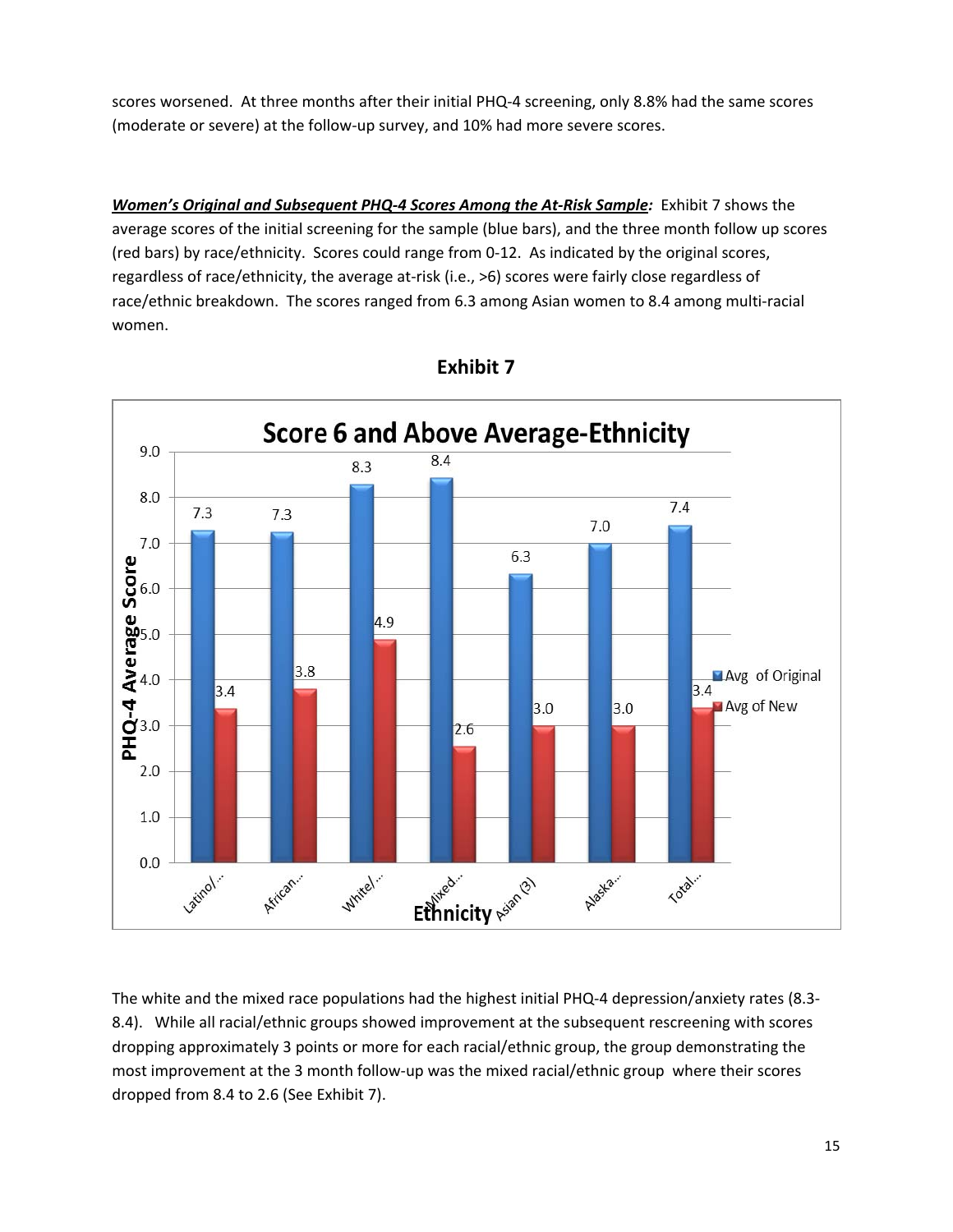## *Women's Self‐Reported Emotional Health Improvement:*

Another evaluation objective was to determine if the women themselves reported feeling better at follow‐up if their scores had also improved. During the follow‐up telephone interview, WIC staff asked the women whose scores had improved over the three months if they felt better. Those women whose scores stayed the same or worsened were asked instead if they still felt anxious or depressed. These "self‐report" measures are displayed in Exhibit 8 and Exhibit 9 below.

Among the 65 women with improved scores, 53 (81.5%) said that they felt better, ten (15.4%) reported not feeling better, and two women (3.1%) were not sure if they felt better or worse (see Exhibit 8).



## **EXHIBIT 8: SELF‐REPORTED STATUS AMONG WOMEN**

**WITH IMPROVED PHQ‐4 SCORES AT F‐UP**

As shown in Exhibit 9, among the smaller group of women (N=16) with the same or worse scores at the three month follow‐up screening, 15 (93.8%) reported having continued feelings of anxiety, worry, or depression/anxiety. Only one woman said she was not sure of her feelings (6.2%) (see Exhibit 9).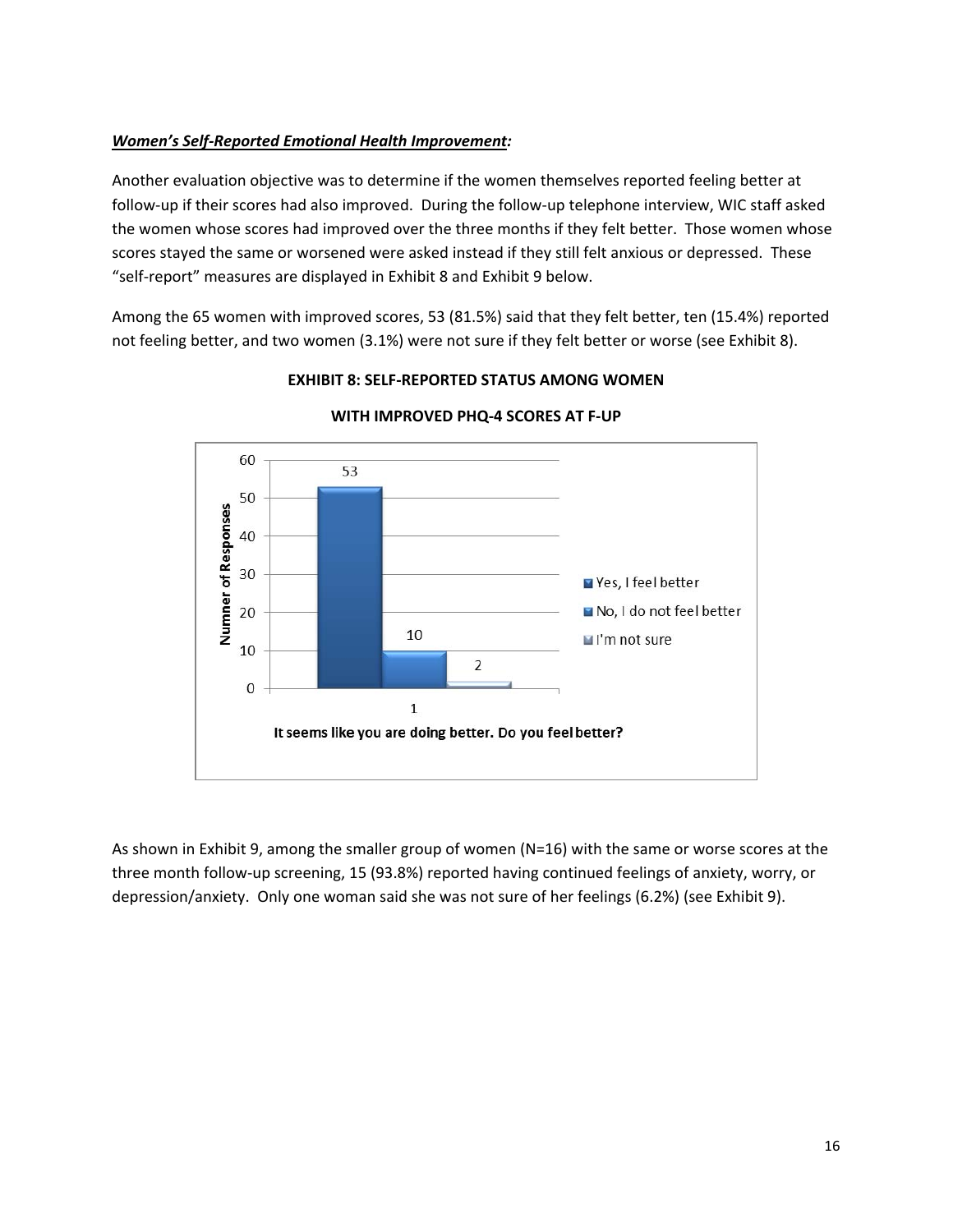**EXHIBIT 9: WOMEN WITH SAME OR WORSE PHQ‐4 SCORES AT F‐UP**

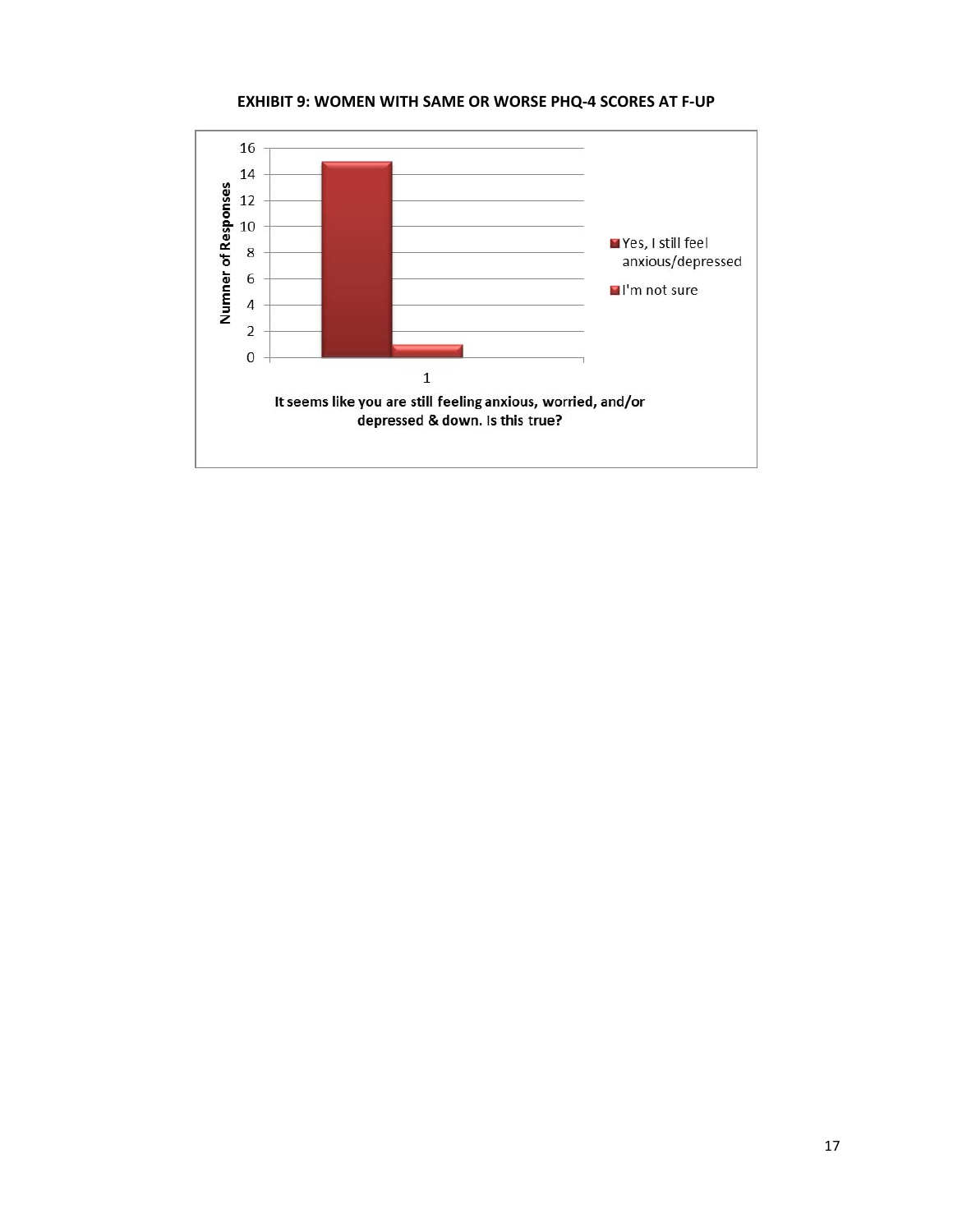## *Did They Get Help?*

Exhibit 10 presents the results for the 80 follow‐up clients regarding whether they sought and received help for their perinatal depression/anxiety. Of the 80, 50 women (62.5%) indicated that they did get help. This result answers another evaluation objective: *Did 60% of the women with an initial PHQ‐4 score of 6‐12 (indicating "moderate to severe depression/anxiety") recall receiving materials and/or referrals, and did 50% of the at‐risk women use the referrals?* As shown on Exhibit 10, the answer to both questions is "yes".

Although 30 of the women who initially had moderate to severe depression/anxiety did not seek or get any help, half of them (n=15) had better emotional health three months after their initial screening. Of note, at the initial screening, some of these women may have been receiving counseling, seeing their physician, or on medication for their depression/anxiety, and therefore may not have felt the need for further assistance at that time despite the level of their depression/anxiety (See following section: *"Why women did not seek help?"*).

Among the 65 women with improved scores at follow‐up, 39 got help (60%). Of the small number of women who had the same score at follow-up (n=7), 71.4% got help, and of those with a worse level of depression/anxiety (n=8) at the three month follow‐up, 62.5% got help.



## **EXHIBIT 10**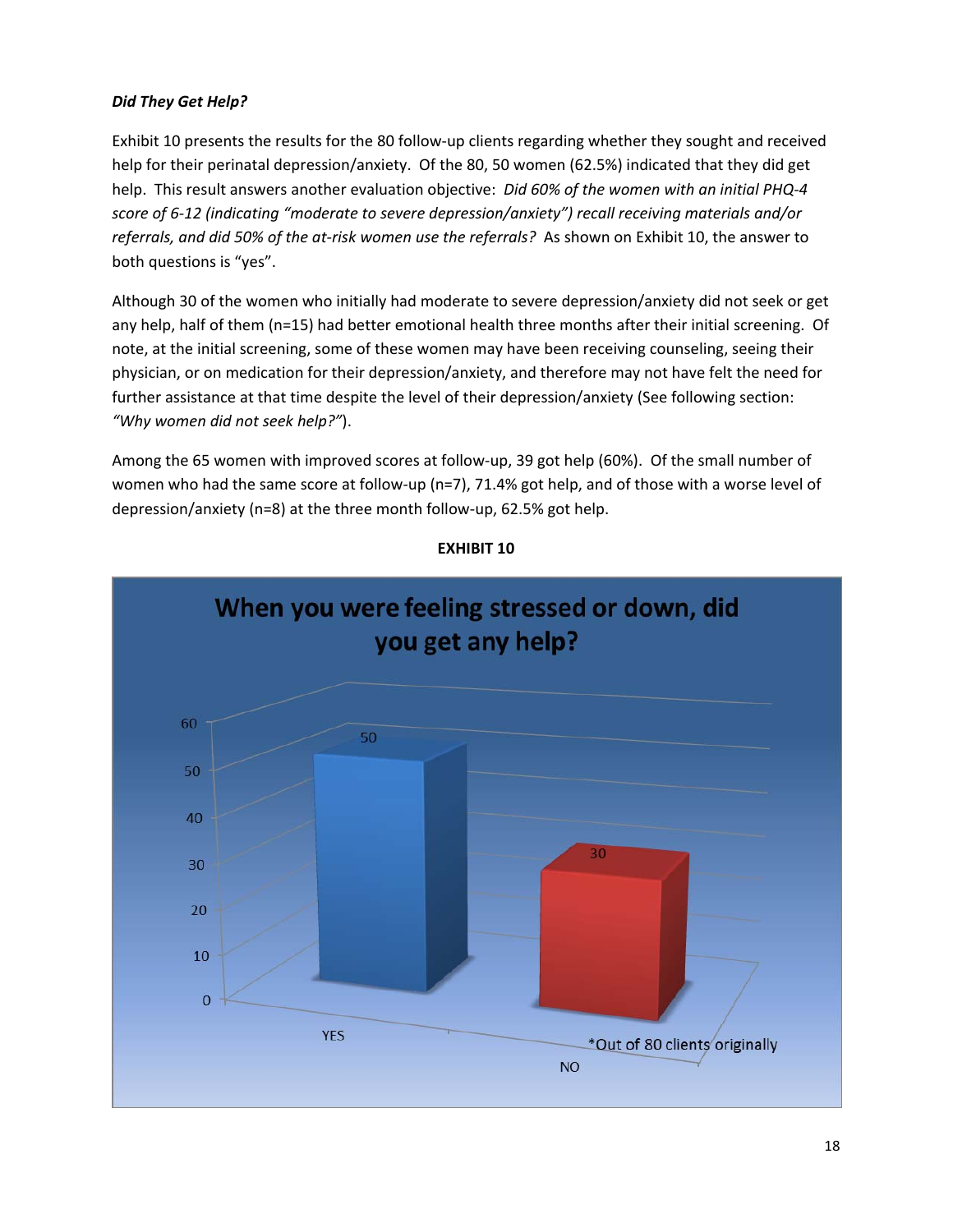#### *What Factors Helped Them Improve their Emotional Health?*

For most of the women who sought and received help, the WIC perinatal depression/anxiety screening, education and referral project did make a difference. Exhibit 11 portrays all of the possible responses that women voiced during the follow‐up interviews concerning the factors that helped them. The green bars indicate factors that helped the clients because staff followed the WIC perinatal depression/anxiety project protocol.

In all, 105 self-reported responses were recorded of factors that helped improve the women's emotional health status. Almost one‐third of those responses could directly be attributed to the WIC project; WIC Staff, WIC referrals to PHN (Public Health Nurse), and Other (Most of the "others" were listed on the WIC referral sheet. Programs mentioned were Mental Health Access line, Crisis Line, Healthy Start, WIC Depression Class, and Welcome Home Baby). Another 47.6% were medically or clinic driven, factors that could be associated with the WIC location and overall referral or monitoring process; these factors include individual counseling, medication and doctor and nurse visits. Finally, 22.3% of the responses were attributed to efforts and support from family and friends, individual behaviors (diet and exercise) and spiritual strength (see Exhibit 11).



**EXHIBIT 11**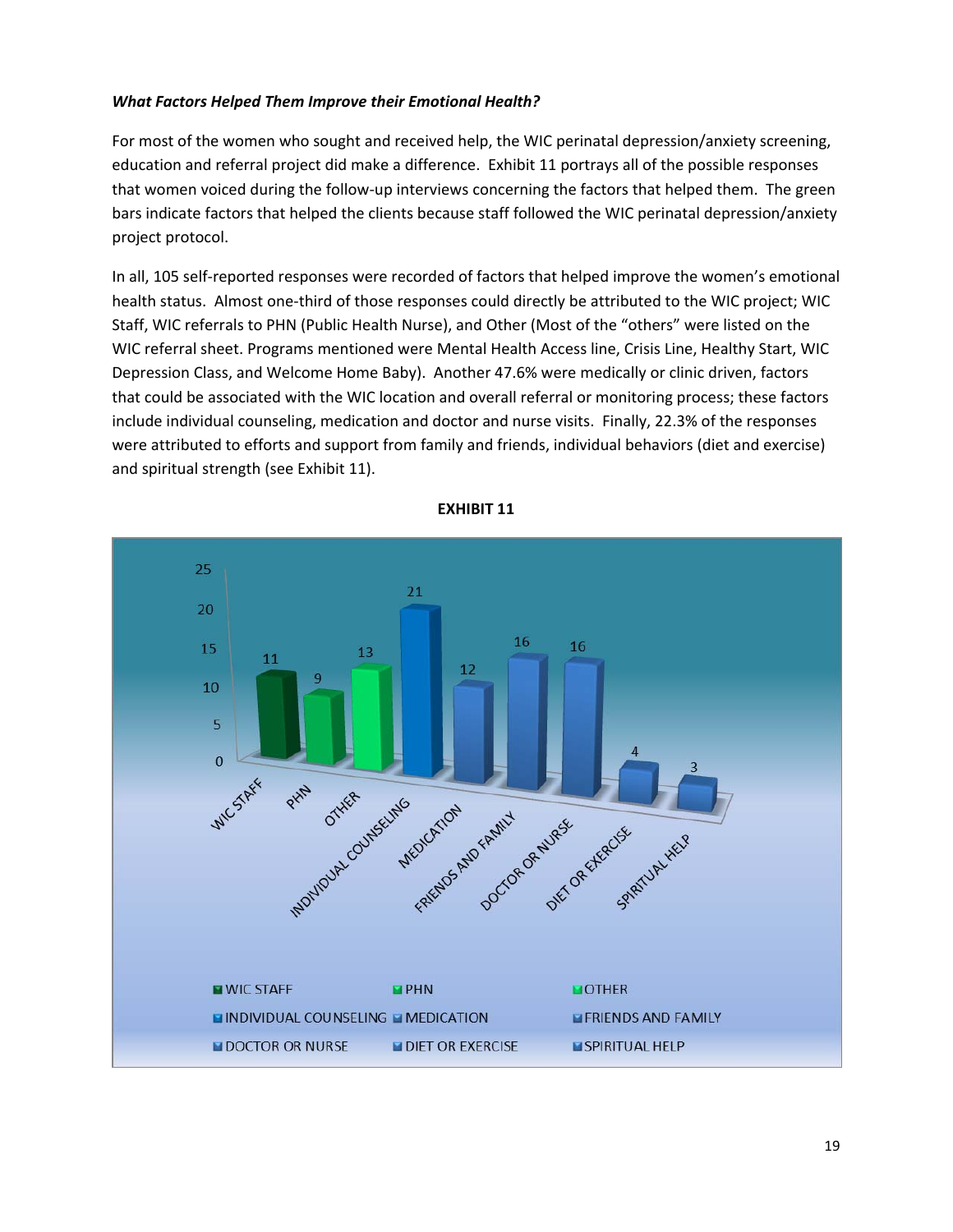*What Helped the Women with Severe Depression/Anxiety?* Exhibit 12 shows the results for the smaller group of women who had "severe depression/anxiety" as to what helped them with their emotional health during the three month follow-up time frame (n= 17). Individual counseling (30%) was the most important factor listed by the women. Medication was cited as important part of what helped the "moderate to severe" group of women who were part of the follow‐up interviews (see Exhibit 12).

In total, WIC efforts for the moderate to severe group contributed approximately 1/3 of the support that assisted them in improving their health i.e., WIC Staff, PHN and Other (Including Mental Health Access line, Crisis Line, Healthy Start, WIC Depression Class, and Welcome Home Baby). The factors that helped the 17 women with severe depression/anxiety did not differ significantly from the factors that helped the entire group of 80 women with "moderate to severe depression/anxiety".



**EXHIBIT 12**

## *Why Women Did Not Seek Help:*

The 30 women who did not seek help were asked why they did not reach out for assistance during a time when they felt depressed and anxious and when assistance was offered to them. The final exhibit portrays the results from that follow‐up question (see Exhibit 13). Although the pie chart separates out "did not need help" (35%) from the "situation got better or felt better on my own" (22%), those two rationales are somewhat similar and when combined account for 57% of the reasons cited. The rationale "did not want help" (14%) is a bit more complex for analysis since it leaves hanging the question of why they did not want help.

Three categories on Exhibit 13 signal a need for further outreach, referrals and education to assist the women with perinatal depression/anxiety, namely, the categories: "Did not know who to ask" (18%),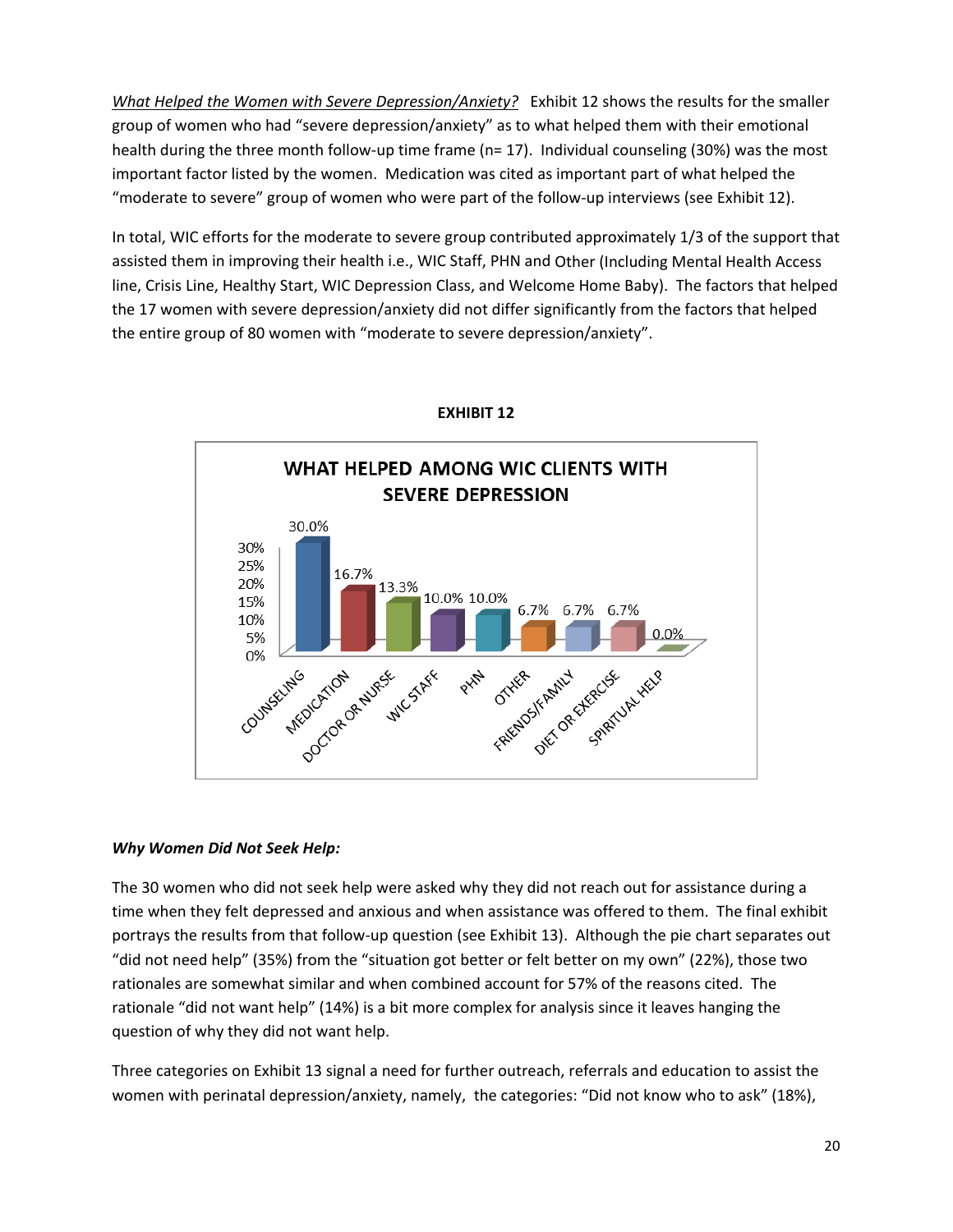"Too depressed to ask" (7%), and "Tried to get help but unable to get help" (4%). The latter two categories were fairly small, but are important indicators for a need for continued outreach. The first reason cited noted that that group of women did not know who to ask. Given the project protocol, that issue should have been addressed by the fact that all WIC staff provided referral source sheets to all the at-risk women. Whether they had a problem with recall, lost the sheet, or needed a bit more of a helping hand (perhaps circling a possible contact or providing a specific name) is something that WIC staff can consider when reviewing their overall protocol and adjusting it to further strengthen the process.



## *Evaluation Highlights:*

In summary, highlights from the evaluation of the Perinatal Depression/Anxiety Project include:

• Perinatal depression/anxiety PHQ‐4 screening of WIC clients during the month of April 2011 shows that 78.2% do not have symptoms of perinatal depression/anxiety while 15.3% show signs of mild depression/anxiety. 5.2% are moderately depressed while 1.4% reveals symptoms of severe depression/anxiety.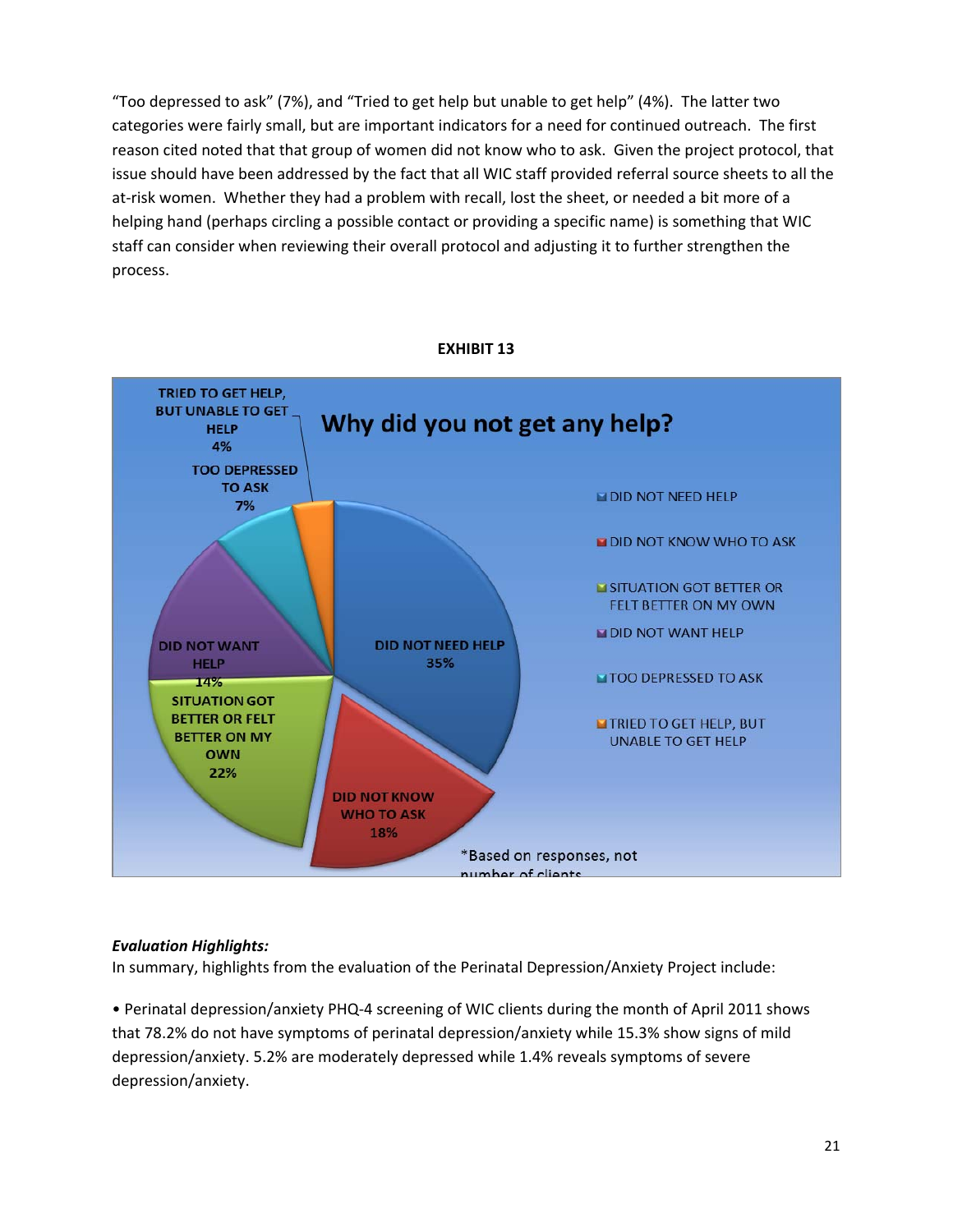• 49% of the participants reported depression beginning within the perinatal stage (during or within one year after pregnancy).

• The racial/ethnic composition of the WIC sample population being screened includes Latinas, African American, White, Asian, American Indian/Alaska Natives, and multiracial with a significant percentage (over 50%) being Latinas. The racial/ethnic composition of the sample did not differ significantly from the overall WIC population.

o While all racial/ethnic groups showed improvement at the subsequent rescreening with PHQ‐4 scores dropping approximately 3 points or more for each racial/ethnic group, the group demonstrating the most improvement at the 3 month follow‐up was the mixed racial/ethnic group whose scores dropped from 8.4 to 2.6.

• A three month follow‐up project reached 58.3% of those with moderate to severe depression/anxiety.

• The most common reasons given for feeling depressed were "money issues" (63%) and "not enough sleep/tired" (58%).

• Among the 80 follow‐up participants, levels of depression/anxiety decreased significantly. Levels of severe depression/anxiety declined from 21% in April 2011 to only 10% at the three month follow-up. Levels of moderate depression/anxiety dropped from 79% at baseline to 14% at follow‐up. The remaining 76% reported mild to no depression/anxiety.

- Self-report on feeling better shows 81.5% felt improvement.
- 62.5% of the follow‐up participants reported that they received help.
- 50% of those who did not seek help reported that they had better emotional health.
	- o The main reason women reported that they did not receive services when asked at their three month follow-up was because they "did not need help" (35%); the second main reason was "they did not know who to ask" (18%). For the latter group, when WIC staff provide at‐risk clients with the referral sheets, they can both circle specific referrals, and make calls if the client indicates she doesn't know who to ask for help.

• Participants reported that the WIC project contributed to the improvement of their emotional health status in approximately 1/3 of the responses. 47.6% of the responses involved medical intervention and 22.3% of the responses focused on behavioral change and social support.

• 57% of those who did not seek help indicated an improvement in their situation without help. 14% did not want help. The remaining 29% indicate a need for further intervention.

#### *Conclusion:*

The results presented in this evaluation report indicate that the objectives of the WIC perinatal depression/anxiety project were met. Some suggestions for strengthening the protocol were pointed out in the "Highlights" section. Perhaps for future evaluation efforts, an at‐risk sample could be